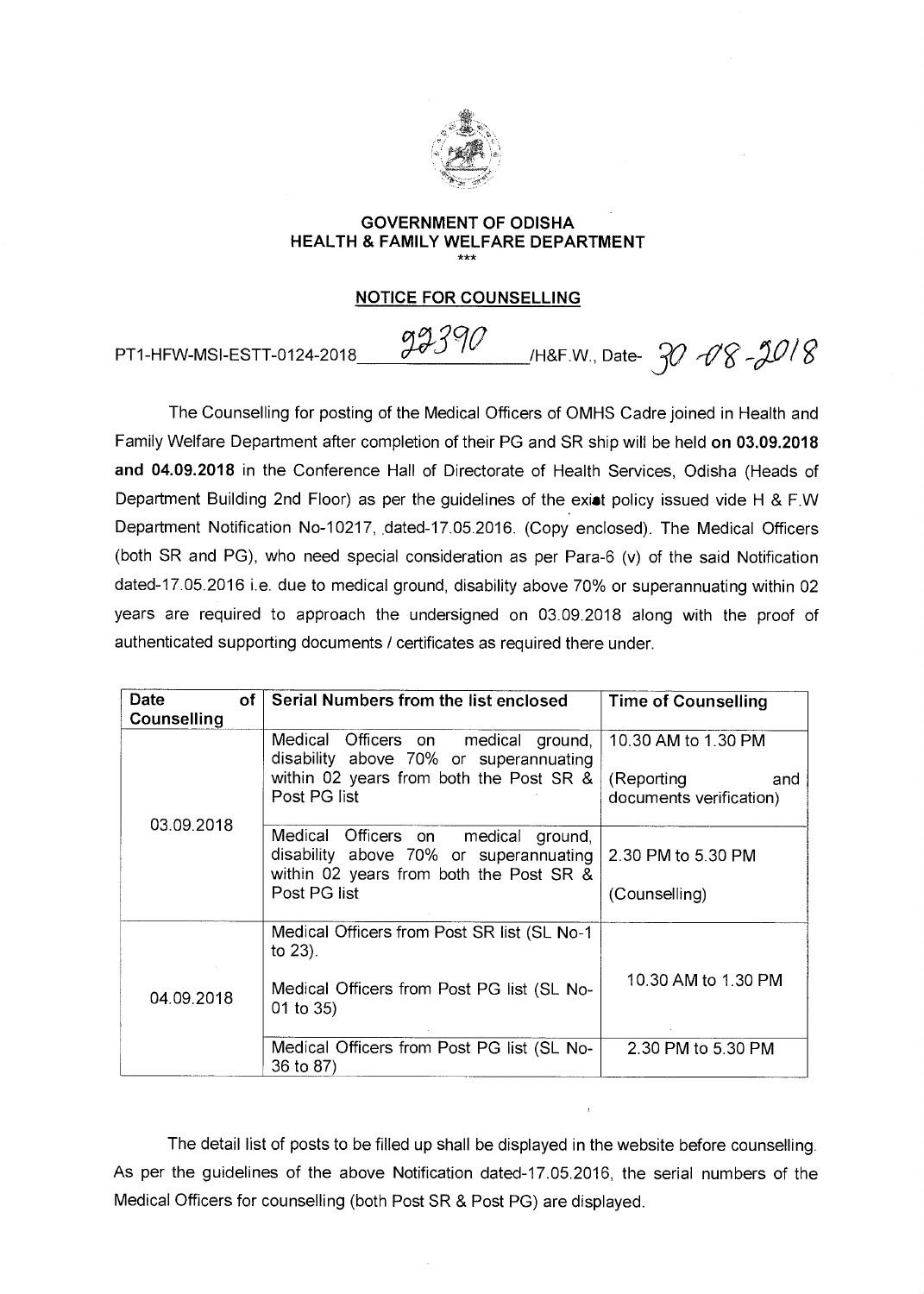Since the service particulars of the MOs in the Post SR list at Serial No-13 to 23 have not yet been received, they are requested to furnish their service particulars by 1.00 PM on 01.09.2018 positively in the email address transferperipherydoctor@gmail.com. in order to facilitate their posting through pre-posting counselling.

Hence, all the Medical Officers (both Post SR & Post PG) are hereby requested to attend the Counselling on the scheduled date, time and venue positively for their place of posting.

**Memo No**  $9939/$  dated Additional Secreta<del>ly to Government</del><br>30 - 08 - 30 | 8<br>tor HRH & R 00 the DHS Bhubaneswar Copy forwarded to the Additional Director, HRH & R, 0/o the DHS, Bhubaneswar for information and necessary action. He is requested to take necessary steps for arrangement of Counselling on the scheduled date for the above purpose. .<br>م• **Memo No**  $\frac{97.392}{}$  Dated:  $30.7\%$  $\begin{array}{ccc} \mathcal{L} & & \mathsf{Additional}\ \mathsf{Dated:} & \mathcal{3O} & \mathcal{NS}\supseteq\mathcal{ON}\mathcal{S} \end{array}$ Copy forwarded to the Heads of the Portal Group, IT Centre, Secretariat/ IT Cell, Health & Family Welfare Department with request to post this order in the website http:/www.orissa.dov.in/health portal/index.html for general information. *a* <sup>J</sup><sup>g</sup> Additional Secre **Memo No 3a** -09g 4Q/ nment to Government

 $77372$  $\Delta\Delta\Omega \approx 10$ , Dated: Copy forwarded to the NIC, Odisha State Centre, Bhubaneswar for information and necessary action. They are requested to take necessary steps for conducting the counselling on the scheduled date and time as noted above. Memo No **1939**<br>
Copy forwarded to the NIC, Odisha State Centre, Bhubaneswar for information and<br>
necessary action. They are requested to take necessary steps for conducting the counselling of<br>
the scheduled date and time a

J Prish<sup>o</sup>zof8 -4 --OR Additional Secret. ---

Copy forwarded to the P.S to the Commissioner-cum-Secretary, Health and Family Welfare Department for kind perusal of the Commissioner-cum-Secretary.

Additional Secretary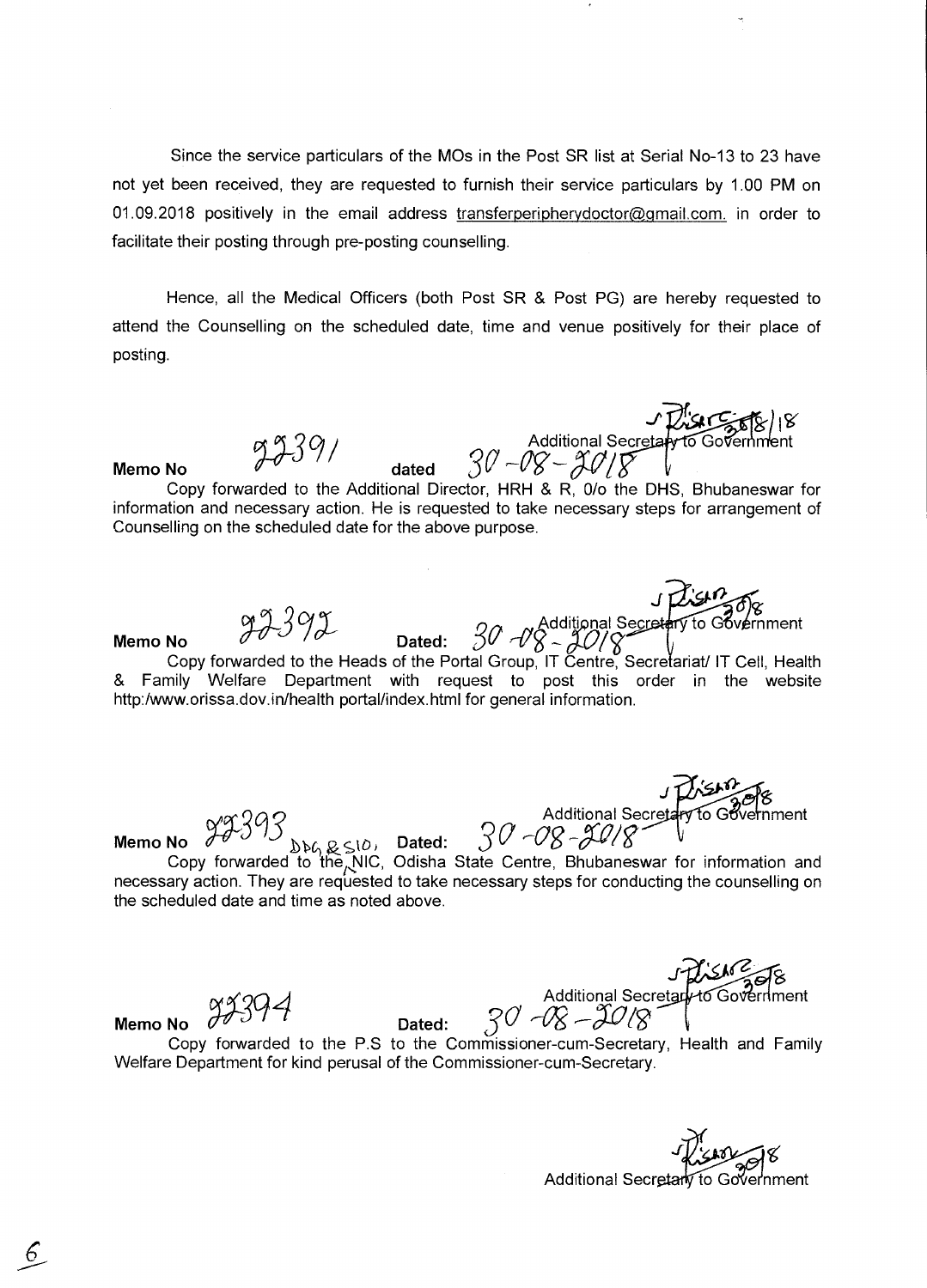|                         |                                       |                 |                     |                                   |                   |                                                    |                       |              |                       |            | Priority List of M.Os who have completed SR/ Tutor |                  |                    |           | Post sR List.        |                |                   |                            |                       |                                           |                                                    |                                            |                               |                    |
|-------------------------|---------------------------------------|-----------------|---------------------|-----------------------------------|-------------------|----------------------------------------------------|-----------------------|--------------|-----------------------|------------|----------------------------------------------------|------------------|--------------------|-----------|----------------------|----------------|-------------------|----------------------------|-----------------------|-------------------------------------------|----------------------------------------------------|--------------------------------------------|-------------------------------|--------------------|
| SI No                   | Name                                  | Qualification   | Date of<br>birth    | Present place<br>of posting       | Grade             | Service<br>Rendered at                             | <b>KBK/+</b><br>/ TSP | Zone         | Vul ane<br>rab ili ty | FromDate   | ToDate                                             | Total<br>Service | Type of<br>Leave   | From Date | ToDate               | Total<br>Leave | Tot no o<br>Leave | Total Day<br>of<br>Service | Total<br>Year         | Score<br>Weightag<br>e vear of<br>service | Addl.Scor<br>e<br>Weightag<br>e year of<br>service | Score of<br>female<br>candidat<br>e zone A | Institutio<br>n wise<br>Score | <b>Total score</b> |
|                         |                                       |                 |                     |                                   |                   | CHC, Malkangiri<br>(Pandripani)                    | KBK                   | A            | V3                    | 9/15/2001  | 2/15/2004                                          | 884              |                    |           |                      |                | o                 | 884                        | 2.42                  | 9.68                                      | 4.84                                               | - 0                                        | 14.52                         |                    |
|                         |                                       |                 |                     |                                   |                   | Jail Hospital                                      | TSP                   | А            |                       | 2/20/2004  | 6/30/2011                                          | 2688             | STUDY<br>LEAVE     | 7/1/2001  | 7/31/2014            | 4779           |                   | 2688                       | 7.36                  | 7.36                                      |                                                    |                                            | 7.36                          |                    |
| $\mathbf{1}$            | Dr. Biswajit Barik                    | Anaesthesiology | 4/19/1973           | S.C.B MCH,                        | Group-A           | S.C.B MCH,<br>Cuttack                              |                       | $\mathsf B$  |                       |            | 8/1/2014 11/14/2014                                | 106              |                    |           |                      |                |                   | 106                        | 0.29                  | 0.29                                      |                                                    |                                            | 0.29                          | 26.02              |
|                         |                                       |                 |                     | Cuttack                           | (S.B)             | онн<br>Jagatsinghpur                               |                       | В            | V <sub>0</sub>        | 11/16/2014 | 6/30/2015                                          | 227              |                    |           |                      |                |                   | 227                        | 0.62                  | 0.62                                      |                                                    |                                            | 0.62                          |                    |
|                         |                                       |                 |                     |                                   |                   | S.C.B MCH,<br>Cuttack                              |                       | $\, {\bf B}$ |                       | 6/30/2015  | 7/1/2018                                           | 1098             |                    |           |                      |                |                   | 1098                       | 3.01                  | 3.01                                      |                                                    |                                            | 3.01                          |                    |
|                         |                                       |                 |                     |                                   |                   | Health Dept<br>Secretariate,<br><b>BBSR</b>        |                       | В            |                       | 6/9/2018   | 8/29/2018                                          | 82               |                    |           |                      |                |                   | 82                         | 0.22                  | 0.22                                      |                                                    | 0                                          | 0.22                          |                    |
|                         |                                       |                 |                     |                                   |                   | CHC, Bijatola                                      | TSP                   | A            | V1                    | 11/3/2003  | 6/30/2010                                          | 2432             | STUDY<br>EAVE.     | 7/1/2010  | 8/15/2013            | 1142           |                   | 2432                       | 6.66                  | 19,98                                     | $\Omega$                                           |                                            | 19.98                         |                    |
|                         |                                       |                 |                     |                                   |                   | DHH ,Capital<br>Hospital                           |                       | В            | V <sub>0</sub>        | 8/16/2013  | 2/10/2015                                          | 544              |                    |           |                      |                |                   | 544                        | 1.49                  | 1.49                                      | 0                                                  |                                            | 1.49                          |                    |
| $\mathbf{Z}$            | Dr. Gayadhar Pradhan                  | Orthopaedics    | 6/7/1975            | S.C.B MCH,                        | Group-A           | SDH<br>Kamakshyanaga                               |                       | В            | V <sub>0</sub>        | 2/11/2015  | 6/8/2015                                           | 118              |                    |           |                      |                |                   | 118                        | 0.32                  | 0.32                                      | $\Omega$                                           | $\mathbf 0$                                | 0.32                          | 25.01              |
|                         |                                       |                 |                     | Cuttack                           | (S.8)             | S.C.B MCH,<br>Cuttack                              |                       | 8            |                       | 6/9/2015   | 6/8/2018                                           | 1096             |                    |           |                      |                |                   | 1096                       |                       |                                           | n                                                  |                                            |                               |                    |
|                         |                                       |                 |                     |                                   |                   | <b>Health Dept</b><br>Secretariate.<br><b>BBSR</b> |                       | В            |                       | 6/11/2018  | 8/29/2018                                          | 80               |                    |           |                      |                | Ð                 | 80                         | 0.22                  | 0.22                                      | $\mathbf{0}$                                       | D                                          | 0.22                          |                    |
|                         |                                       |                 |                     |                                   |                   | CHC<br>,Badpandusar                                |                       | 8            | V <sub>0</sub>        | 4/10/2001  | 4/10/2001                                          | $\mathbf{1}$     | EOL                |           | 4/11/2001 11/10/2003 | 944            | 944               | $-943$                     | $-2.58$               | $-2.58$                                   |                                                    |                                            | $-2.58$                       |                    |
|                         |                                       |                 |                     |                                   |                   | SDH, Talcher                                       |                       | В            | V <sub>0</sub>        | 11/11/2003 | 11/3/2006                                          | 1089             |                    |           |                      |                |                   | 1089                       | 2.98                  | 2.98                                      | $\Omega$                                           |                                            | 2.98                          |                    |
|                         |                                       |                 |                     |                                   |                   | Zonal<br>Disp, Satyanagar                          |                       | В            | V <sub>0</sub>        | 11/4/2006  | 1/23/2013                                          | 2273             |                    |           |                      |                |                   | 2273                       | 6.23                  | 6.23                                      | $\mathbf{0}$                                       |                                            | 6.23                          |                    |
|                         |                                       |                 |                     | M.K.C.G MCH, Group-A              |                   | SDH<br>,Bhanjanagar                                |                       | в            | V <sub>0</sub>        | 1/24/2013  | 4/4/2013                                           | 71               |                    |           |                      |                |                   | 71                         | 0.19                  | 0.19                                      |                                                    |                                            | 0.19                          | 12.21              |
| $\overline{\mathbf{3}}$ | Dr. Sanjukta Mohapatra   Opthalmology |                 | 6/1/1974            | Berhampur                         | [5.B]             | DHH, Dhenkanal                                     |                       | 8            | V <sub>0</sub>        | 4/8/2013   | 7/5/2014                                           | 454              |                    |           |                      |                |                   | 454                        | 1.24                  | 1.24                                      |                                                    |                                            | 1.24                          |                    |
|                         |                                       |                 |                     |                                   |                   | DHH , Dhenkanal<br>M.K.C.G MCH,                    |                       | В            | vo                    | 7/6/2014   | 8/3/2015                                           | 394              |                    |           |                      |                |                   | 394                        | 1.08                  | 1.08                                      | $\Omega$                                           |                                            | 1.08                          |                    |
|                         |                                       |                 |                     |                                   |                   | Berhampur                                          |                       | В            |                       | 8/4/2015   | 8/6/2018                                           | 1099             |                    |           |                      |                |                   | 1099                       | 3.01                  | 3.01                                      | $\Omega$                                           |                                            | 3.01                          |                    |
|                         |                                       |                 |                     |                                   |                   | Office of<br>DFW, Bhubanesw                        |                       | 8            |                       | 8/7/2018   | 8/29/2018                                          | 23               |                    |           |                      |                |                   | 23                         | 0.06                  | 0.06                                      | n                                                  |                                            | 0.06                          |                    |
| $\overline{4}$          | Dr. Bhagabata Swain                   | Paediatrics     | 5/27/1979 S.C.B MCH | Cuttack                           | Group-A<br>(1, B) | CHC ,Daringibadi   TSP                             |                       |              | lv3                   | 11/9/2005  | 5/16/2010                                          | 1650             |                    |           |                      |                |                   | 1650                       | 4.52                  | 18.08                                     | $\Omega$                                           | D.                                         | 18.08                         | 26.64              |
|                         |                                       |                 |                     |                                   |                   | СНС<br>, Sarangagarh                               | TSP                   | IΑ           | lv3                   | 5/17/2010  | 6/23/2011                                          |                  | STUDY<br>403 LEAVE | 6/24/2011 | 7/1/2014             | 1104           |                   | 403                        | 1.1                   | 4.4                                       |                                                    |                                            | 4.4                           |                    |
|                         |                                       |                 |                     |                                   |                   | M.K.C.G MCH.<br><b>Berhampur</b>                   |                       |              |                       | 7/2/2014   | 7/19/2014                                          | 18               |                    |           |                      |                |                   | 18                         | 0.05                  | 0.05                                      | $\mathbf 0$                                        |                                            | 0.05                          |                    |
|                         |                                       |                 |                     |                                   |                   | CHC, Banapur                                       |                       |              | V0                    | 7/21/2014  | 8/29/2015                                          | 405              |                    |           |                      |                |                   | 405                        | 1.11                  | 1.11                                      |                                                    | f.                                         | 1.11                          |                    |
|                         |                                       |                 |                     |                                   |                   | C.B MCH,<br>Cuttack                                |                       | l R          |                       | 8/30/2015  | 8/29/2018                                          | 1096             |                    |           |                      |                |                   | 1096                       | $\mathbf{3}^{\prime}$ | 3                                         | $\Omega$                                           | D                                          |                               |                    |
|                         |                                       |                 |                     |                                   |                   | CHC ,Gudvella                                      | KBK                   | $\mathsf{A}$ | $\mathsf{V1}$         | 4/17/2004  | 3/2/2010                                           | 2146             |                    |           |                      |                |                   | 2146                       | 5.88                  | 17.64                                     |                                                    |                                            | 17.64                         |                    |
|                         |                                       |                 |                     |                                   |                   | I.D.H, Puri                                        |                       | В            | VD                    | 3/3/2010   | 6/29/2011                                          | 484              | STUDY<br>LEAVE     | 6/30/2011 | 7/5/2014             | 1102           |                   | 484                        | 1.33                  | 1.33                                      |                                                    |                                            | 1.33                          |                    |
|                         |                                       |                 |                     |                                   |                   | S.C.B MCH,<br>Cuttack                              |                       | 8            |                       | 7/6/2014   | 7/22/2014                                          | 17               |                    |           |                      |                |                   | 17                         | 0.05                  | 0.05                                      |                                                    |                                            | 0.05                          |                    |
| - 5                     | Dr. Aniruddha Mishra                  | Anaesthesiology |                     | $5/15/1977$ S.C.B MCH,<br>Cuttack | Group-A<br>(J.B)  | DHH , Dhenkanal                                    |                       | В            | V <sub>0</sub>        | 7/23/2014  | 6/6/2015                                           | 319              |                    |           |                      |                |                   | 319                        | 0.87                  | 0.87                                      |                                                    |                                            | 0.87                          | 23.11              |
|                         |                                       |                 |                     |                                   |                   | 5.C.B MCH,<br>Cuttack                              |                       | $\mathbf{s}$ |                       | 6/7/2015   | 6/6/2018                                           | 1096             |                    |           |                      |                |                   | 1096                       | 3                     | 3                                         |                                                    |                                            |                               |                    |

 $\bullet$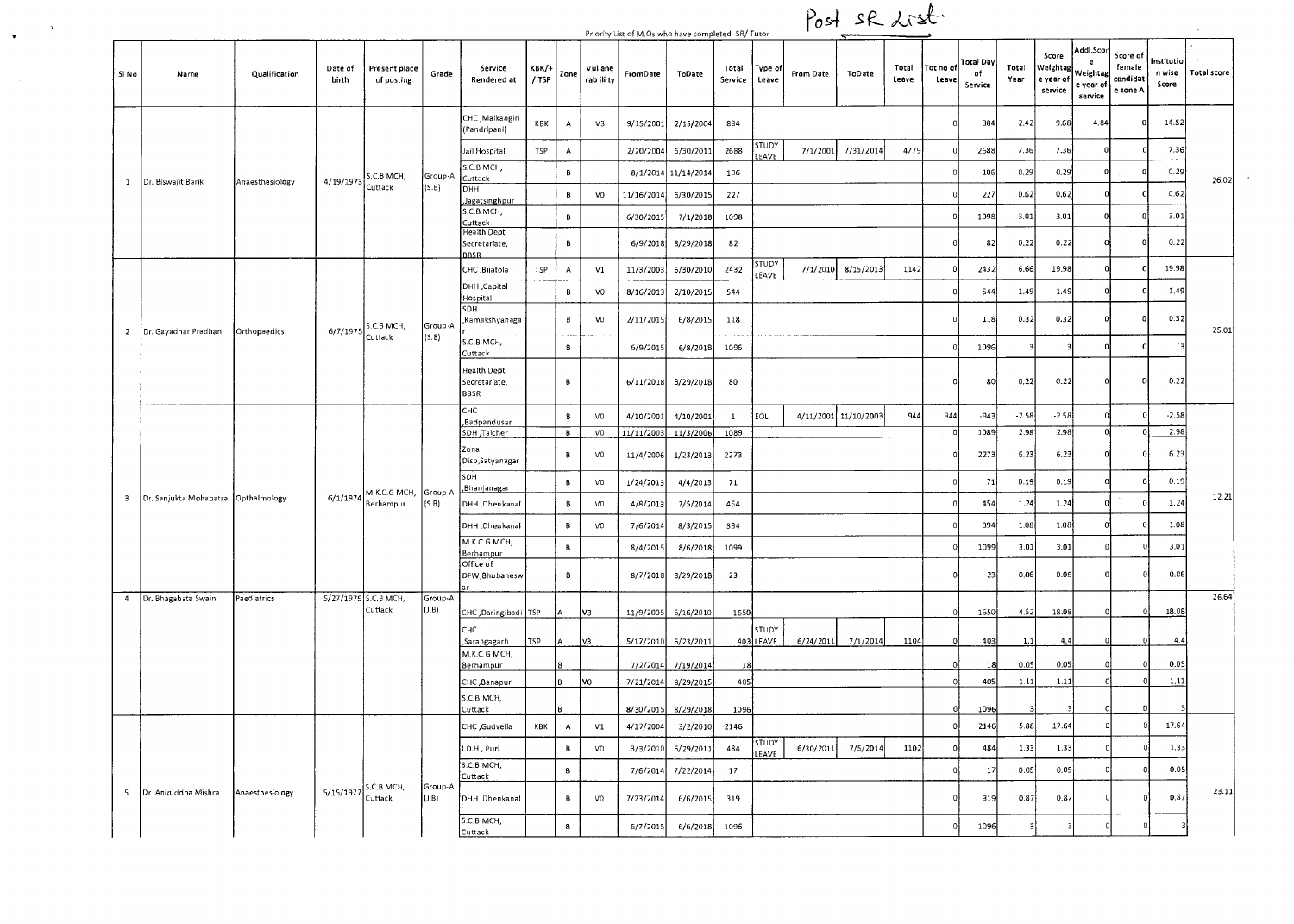|    |                               |             |               |                                  |                   | Health Dept<br>Secretariate, BBS                    |            | B              |                | 6/10/2018              | 8/29/2018              | 81           |                       |                        |                      |             |            | 81           | 0.22         | 0.22            | $\Omega$      |                 | 0.22            |         |
|----|-------------------------------|-------------|---------------|----------------------------------|-------------------|-----------------------------------------------------|------------|----------------|----------------|------------------------|------------------------|--------------|-----------------------|------------------------|----------------------|-------------|------------|--------------|--------------|-----------------|---------------|-----------------|-----------------|---------|
|    |                               |             |               |                                  |                   | SDH ,Dharmagad                                      | KBK        | $\mathbf{A}$   | V <sub>2</sub> | 3/3/2004               | 6/30/2011              | 2676         | <b>EOL</b><br>STUDY   | 10/10/2004             | 2/15/2005            | 129<br>1106 | 129        | 2547         | 6.98         | 20.94           |               |                 | 20.94           |         |
|    |                               |             |               |                                  |                   | <b>DHH</b>                                          | <b>TSP</b> | $\Lambda$      | V <sub>0</sub> | 7/21/2014              | 6/11/2015              | 326          | LEAVE                 | 6/30/2011              | 7/9/2014             |             |            | 326          | 0.89         | 1.78            |               |                 | 1.78            |         |
| 6  | Dr. SardarJaydev<br>KumarDeo  | Psychiatry  | 7/2/1974      | S.C.B MCH,<br>Cuttack            | Group-A<br>(3.B)  | "Mayurbhanj<br>S.C.B MCH,                           |            | $\,$ B         |                | 6/12/2015              | 6/11/2015              | $\mathbf{0}$ |                       |                        |                      |             |            |              | D            |                 |               |                 |                 | 22.94   |
|    |                               |             |               |                                  |                   | Cuttack<br><b>Health Dept</b>                       |            |                |                |                        |                        |              |                       |                        |                      |             |            |              |              |                 |               |                 |                 |         |
|    |                               |             |               |                                  |                   | Secretariate, BBS                                   |            | $\,$ B         |                | 6/12/2018              | 8/29/2018              | 79           |                       |                        |                      |             |            | - 79         | 0.22         | 0.22            |               |                 | 0.22            |         |
| .7 | Or. Rasmita Sahoo             | Paediatrics |               | 6/25/1983 S.C.B MCH,<br>Cuttack  | Jr Class I        | PHC(New)<br>Rebanapalasapa                          |            |                |                |                        |                        |              | <b>STUDY</b>          |                        |                      |             |            |              |              |                 |               |                 |                 | 6.2     |
|    |                               |             |               | $\sim$                           |                   | S.C.B MCH,                                          | TSP        | IA<br>ſB.      | VO.            | 2/9/2011<br>7/4/2014   | 6/23/2011<br>7/14/2014 |              | 135 LEAVE<br>11 MATER | 6/24/2011<br>7/15/2014 | 7/3/2014<br>3/4/2015 | 1106<br>233 | -ni        | 135<br>11    | 0.37<br>0.03 | 0.74<br>0.03    |               | 0.74<br>-ol     | 1.48<br>0.03    |         |
|    |                               |             |               |                                  |                   | SDH ,Champua                                        | TSP        | ÍА             | $\mathsf{V}1$  | 3/5/2015               | 6/20/2019              | 108          |                       |                        |                      |             | -n         | 108          | 0.3          | 0.9             |               | 0,6             | 1.5             |         |
|    |                               |             |               |                                  |                   | 5.C.B MCH,<br>Office of                             |            | ΙB<br>1 B      |                | 6/21/2015<br>6/21/2018 | 6/20/2018<br>8/30/2018 | 1096<br>71   |                       |                        |                      |             |            | 1096<br>71   | 0.19         | 0.19            |               |                 | 0.19            |         |
|    |                               |             |               |                                  |                   | CHC, Subarnagiri                                    | TSP        | A              | V3             | 2/17/2010              | 6/28/2010              | 132          | EOL.                  |                        | 6/30/2010 12/17/2010 | 171         | 171        | $-39$        | $-0.11$      | $-D.44$         |               |                 | $-D.44$         |         |
|    |                               |             |               |                                  |                   | SDH , Baliguda                                      | T5P        | $\mathsf A$    | V <sub>2</sub> | 12/18/2010             | 6/23/2011              | 188          | <b>STUDY</b><br>LEAVE | 6/24/2011              | 7/3/2014             | 1106        |            | 188          | 0.52         | 1.56            |               |                 | 1.56            |         |
|    |                               |             |               |                                  |                   | S.C.B MCH,                                          |            | $\bf 8$        |                | 7/3/2014               | 7/18/2014              | 16           |                       |                        |                      |             |            | 16           | 0.04         | 0.04            |               |                 | D.04            |         |
| 8  | Dr. Sapneswar Behera          | O & G       | 5/8/1983      | <b>V.5.5 MCH</b><br>Burla        | Group-A<br>(1.B)  | Cuttack<br>CHC , Phiringia                          | T5P        | $\mathbf{A}$   | V <sub>2</sub> | 7/19/2014              | 6/26/2015              | 343          |                       |                        |                      |             |            | 343          | 0.94         | 2.82            |               |                 | 2.82            | 4.16    |
|    |                               |             |               |                                  |                   | S.C.B MCH,                                          |            | $\,$ B         |                | 6/27/2015              | 6/26/2015              | $\bf{0}$     |                       |                        |                      |             |            |              |              |                 |               |                 |                 |         |
|    |                               |             |               |                                  |                   | Cuttack<br>Office of                                |            |                |                |                        |                        |              |                       |                        |                      |             |            |              |              |                 |               |                 |                 |         |
|    |                               |             |               |                                  |                   | DFW, Bhubanesw                                      |            | $\overline{B}$ |                | 6/27/2018              | 8/29/2018              | 64           |                       |                        |                      |             |            | 64<br>17     | 0.18         | 0.18<br>D.15    | n             | $\mathbf{0}$    | D.18<br>0.15    | 3.48    |
| -9 | Dr. Jatadhari Mahar           | Paediatrics |               | 6/4/1983 S.C.B MCH,<br>Cuttack   |                   | Jr Class   PHC(New)                                 | KBK        | l A            | V2             | 2/2/2009               | 2/18/2009              | 17           | <b>STUDY</b>          |                        | 6/30/2010 7/10/2013  | 1107        |            |              | 0.05         |                 |               |                 |                 |         |
|    |                               |             |               |                                  |                   | V.S.S MCH, Burla                                    |            |                |                | 2/19/2009              | 6/29/2010              |              | 496 ANYOT             |                        | 7/11/2013 5/14/2015  | 673         | 673        | $-177$<br>49 | $-0.48$      | $-0.48$<br>0.39 | 0.26          | 0               | $-0.48$<br>0.65 |         |
|    |                               |             |               |                                  |                   | CHC , Jharigaon KBK<br>5.C.B MCH,                   |            |                | V2             | 5/15/2015<br>7/3/2015  | 7/2/2015<br>7/2/2018   | 49<br>1096   |                       |                        |                      |             |            | 1096         | 0.13         |                 | -0            | οl              |                 |         |
|    |                               |             |               |                                  |                   | <b>Health Dept</b>                                  |            |                |                | 7/2/2018               | 8/30/2018              | 60           |                       |                        |                      |             | $\Omega$   | 60           | 0.16         | 0.16            | $\mathbf{0}$  | οI              | 0.16            |         |
|    |                               |             |               |                                  |                   | PHC(New)<br>,Sunger                                 | KBK        | $\mathsf{A}$   | V4             | 2/1/2011               | 6/23/2011              | 143          | EOL                   | 6/24/2011              | 7/24/2014            | 1127        | 1127       | $-984$       | $-2.7$       | $-10.8$         |               |                 | $-10.8$         |         |
|    |                               |             |               |                                  |                   | CHC, Kashipur                                       | KBK        | A              | V3             | 7/25/2014              | 7/24/2015              | 365          |                       |                        |                      |             |            | 365          |              |                 |               | ΩL              |                 |         |
| 10 | Dr. 5udhanshu<br>SekharNath   | O & G       | 6/30/1985     | <b>V.5.5 MCH</b><br>.Burla       | Group-A<br>(1, B) | V.S.5 MCH, Burla                                    |            | $\,$ B         |                | 7/25/2015              | 7/24/2018              | 1096         |                       |                        |                      |             |            | 1096         |              |                 |               |                 |                 | $-3.7$  |
|    |                               |             |               |                                  |                   | <b>Health Dept</b><br>Secretariate, BBS             |            | $\,$ B         |                | 7/25/2018              | 8/29/2018              | 36           |                       |                        |                      |             |            | 36           | 0.1          | 0.1             |               |                 | 0.1             |         |
|    |                               |             |               |                                  |                   | онн                                                 | KBK        | $\mathsf{A}$   | V1             | 4/20/2012              | 4/20/2012              | $\mathbf{1}$ | EOL                   | 4/21/2012              | 7/3/2014             | 804         | 804        | $-803$       | $-2.2$       | $-6.6$          | $-4.4$        |                 | $\cdot$ 11      |         |
|    |                               |             |               |                                  |                   | Nawarangpur<br>V.5.5 MCH ,Burla                     |            | $\mathbf{B}$   |                | 7/4/2014               | 7/22/2014              | 19           |                       |                        |                      |             |            | 19           | 0.05         | 0.05            |               |                 | 0.05            |         |
|    | Dr. Debendra Kumar            |             |               | M.K.C.G MCH, Group-A CHC Kesinga |                   |                                                     | KBK        | $\mathbf{A}$   | V1             | 7/23/2014              | 7/31/2D15              | 374          |                       |                        |                      |             |            | 374          | 1.02         | 3.06            |               |                 | 3.06            |         |
| 11 | Naik                          | 0 & G       | 3/5/1985      | Berhampur                        | (1.B)             | M.K.C.G MCH,                                        |            | B              |                | 6/1/2015               | 6/7/2018               | 1103         |                       |                        |                      |             |            | 1103         | 3.02         | 3.02            |               |                 | 3.02            | $-4.64$ |
|    |                               |             |               |                                  |                   | Berhampur<br><b>Health Dept</b><br>Secretariate BBS |            | $\,$ 8         |                | 6/8/2018               | 8/29/2018              | 83           |                       |                        |                      |             |            | 83           | 0.23         | 0.23            |               |                 | 0.23            |         |
|    | 12 Dr. Satyaranjan Mallick    | Paediatrics |               | 6/20/1985 S.C.B MCH,             | Jr Class I        | PHC(New)                                            |            |                |                |                        |                        |              |                       |                        |                      |             |            |              |              |                 |               |                 |                 | $-7.35$ |
|    |                               |             |               | Cuttack                          |                   | ,Kaliaguda                                          | квк        | <b>A</b>       | Iv4            | 3/8/2010               | 6/29/2010              |              | 114 EOL               | 6/30/2010              | 7/7/2013             | 1104        | 1104       | $-990$       | $-2.71$      | $-10.84$        | $-5.42$       |                 | $-16.26$        |         |
|    |                               |             |               |                                  |                   | M.K.C.G MCH<br>DHH, Phulbani                        | <b>TSP</b> |                | V2             | 7/8/2013<br>8/13/2013  | 8/12/2013<br>6/28/2015 | 36<br>685    |                       |                        |                      |             | -ol<br>-01 | 36<br>685    | 0.1<br>1.88  | 0.1<br>5.64     | $\Omega$<br>0 | $\Omega$<br>-01 | 0.1<br>5.64     |         |
|    |                               |             |               |                                  |                   | 5.C.B MCH,                                          |            |                |                |                        | 6/29/2015 6/28/2018    | 1096         |                       |                        |                      |             | 0          | 1096         |              |                 | $\Omega$      |                 |                 |         |
|    |                               |             |               |                                  |                   | Office of DHS,                                      |            |                |                |                        |                        |              |                       |                        |                      |             |            |              |              |                 |               |                 |                 |         |
|    | Service Particular Wanting    |             |               |                                  |                   | Bhubaneswar                                         |            | ļВ.            |                |                        | 6/29/2018 8/30/2018    | 63           |                       |                        |                      |             | 0Į         | 63           | 0.17         | 0.17            | 이.            | $\overline{0}$  | D.17            |         |
|    |                               |             |               | OPSC Merit List                  |                   |                                                     |            |                |                |                        |                        |              |                       |                        |                      |             |            |              |              |                 |               |                 |                 |         |
|    | 13 Dr. Sridhar Panda          | Medicine    | Class-I (5r.) | 8832/04/73                       |                   |                                                     |            |                |                |                        |                        |              |                       |                        |                      |             |            |              |              |                 |               |                 |                 |         |
| 14 | Dr. Deepak Kumar<br>Behera    | Paed.       | Class-I (5r.) | 3538/05/88                       |                   |                                                     |            |                |                |                        |                        |              |                       |                        |                      |             |            |              |              |                 |               |                 |                 |         |
|    |                               |             |               |                                  |                   |                                                     |            |                |                |                        |                        |              |                       |                        |                      |             |            |              |              |                 |               |                 |                 |         |
|    | 15   Dr. Deepak Kr. Panigrahi | SPM         |               | 27368/01/39                      |                   |                                                     |            |                |                |                        |                        |              |                       |                        |                      |             |            |              |              |                 |               |                 |                 |         |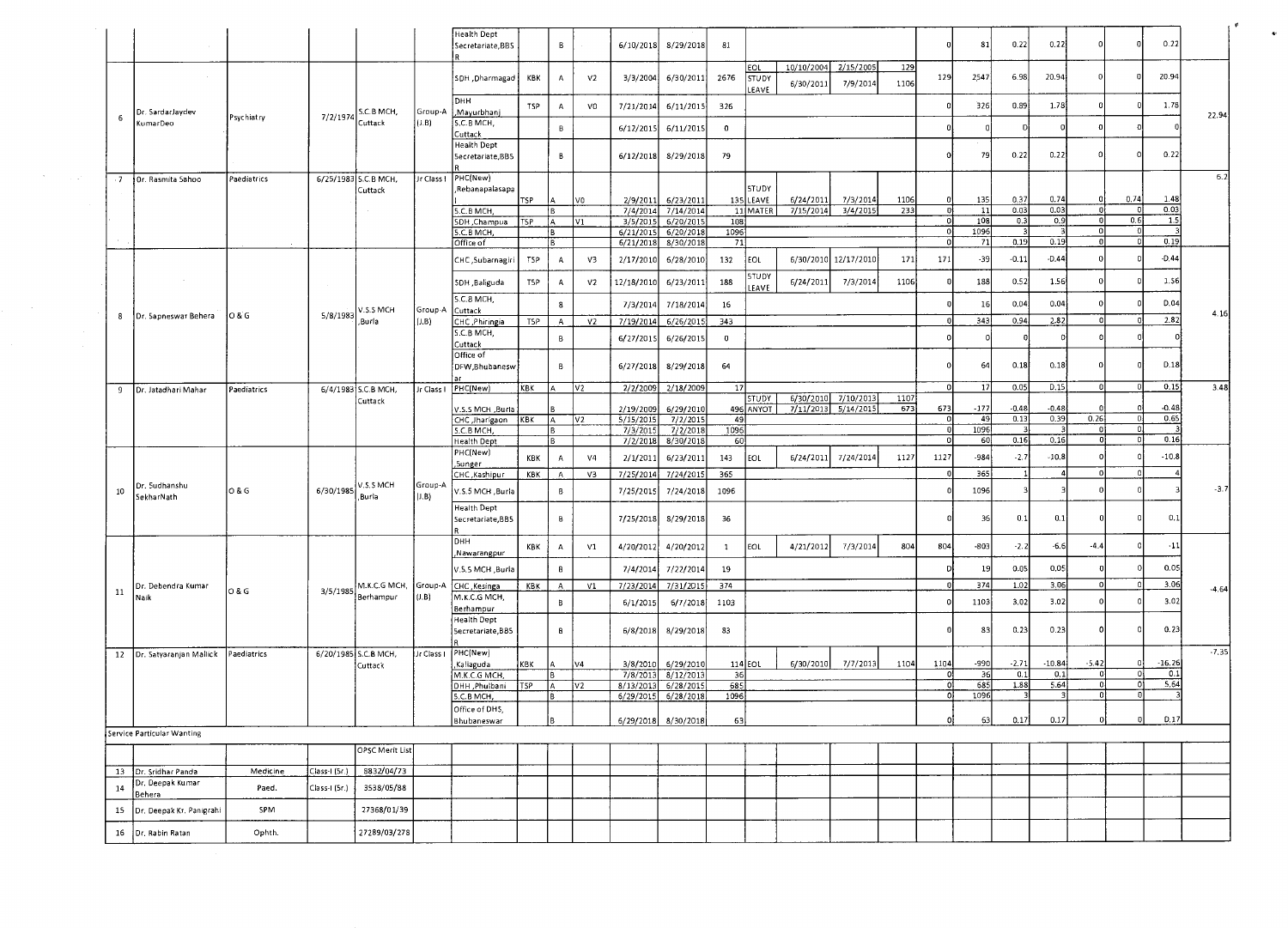|      | 17 Dr. Nibedita Maharana         | Ophth      | 3513/10/5   |  |  |  |  |  |  |  |  |  |  |
|------|----------------------------------|------------|-------------|--|--|--|--|--|--|--|--|--|--|
|      | 18 Dr. Tushar Kanti Meher        | SPM        | 3513/10/218 |  |  |  |  |  |  |  |  |  |  |
|      | 19 Dr. Nupur Pattnaik            | SPM        | 3513/10/264 |  |  |  |  |  |  |  |  |  |  |
|      |                                  | <b>FMT</b> | 3513/10/385 |  |  |  |  |  |  |  |  |  |  |
|      | 20 Dr. Umakanta Khejuria         | SPM        | 1642/11/78  |  |  |  |  |  |  |  |  |  |  |
|      | 22 Dr. Prakash Ku. Nath          | O&G        | 17903/12/41 |  |  |  |  |  |  |  |  |  |  |
| 23 - | Dr. Kishore Chandra<br>Mohapatra | O&G        | 17903/12/62 |  |  |  |  |  |  |  |  |  |  |

 $\label{eq:2.1} \frac{1}{2} \sum_{i=1}^n \frac{1}{2} \sum_{j=1}^n \frac{1}{2} \sum_{j=1}^n \frac{1}{2} \sum_{j=1}^n \frac{1}{2} \sum_{j=1}^n \frac{1}{2} \sum_{j=1}^n \frac{1}{2} \sum_{j=1}^n \frac{1}{2} \sum_{j=1}^n \frac{1}{2} \sum_{j=1}^n \frac{1}{2} \sum_{j=1}^n \frac{1}{2} \sum_{j=1}^n \frac{1}{2} \sum_{j=1}^n \frac{1}{2} \sum_{j=1}^n \frac{$ 

 $\mathcal{L}(\mathcal{A})$  and  $\mathcal{L}(\mathcal{A})$  .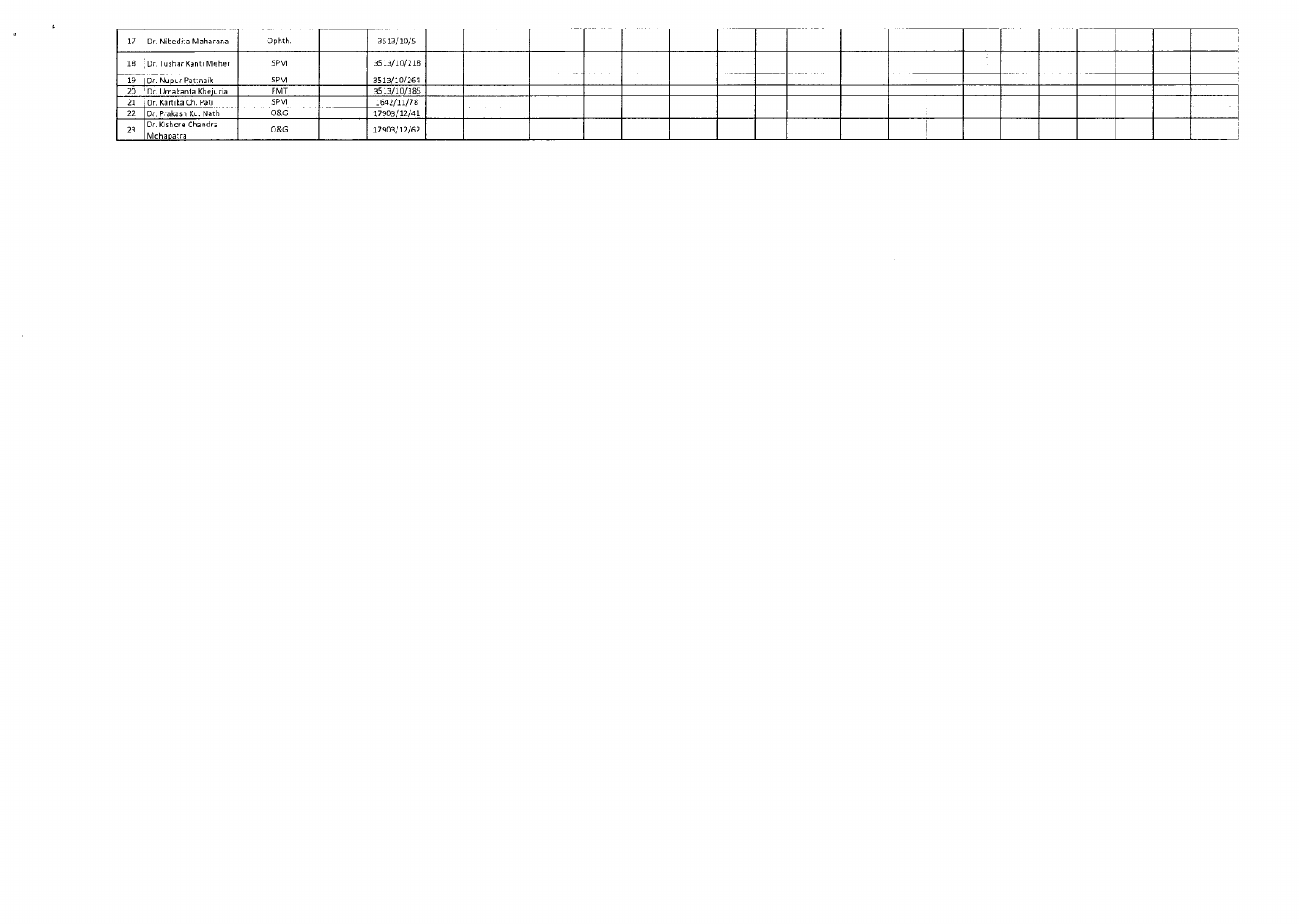|                         |                                                  |                       |                  |                             |                             |              |                             |            |                      | Post             |                       | PG List.                   |               |                                           |                                                    |                                           |                               |                |
|-------------------------|--------------------------------------------------|-----------------------|------------------|-----------------------------|-----------------------------|--------------|-----------------------------|------------|----------------------|------------------|-----------------------|----------------------------|---------------|-------------------------------------------|----------------------------------------------------|-------------------------------------------|-------------------------------|----------------|
| Sl.No                   | Name                                             | Qualification         | Grade            | Service Rendered at         | <b>KBK/+/</b><br><b>TSP</b> | Zone         | Vul<br>ane<br>rab ili<br>ty | FromDate   | To Date              | Total<br>Service | Tot no<br>of<br>Leave | Total<br>Day of<br>Service | Total<br>Year | Score<br>Weightag<br>e year of<br>service | Addl.<br>Score<br>Weightag<br>e year of<br>service | Score of<br>female<br>candidate<br>zone A | Institutio<br>n wise<br>Score | Total<br>score |
|                         | DR Rabindra Nath<br>Panda<br>EL from 16.06.2008  |                       |                  | PHC(New), Bhimatikira       | KBK                         | $\mathsf{A}$ | V <sub>1</sub>              | 7/30/2001  | 6/16/2008            | 2514             | 196                   | 2318                       | 6.35          | 19.05                                     | 0                                                  | 0                                         | 19.05                         |                |
| 1                       | to 13.10.2008<br>(120 days), HPL                 | Paediatrics           | Group-A          | PHC(New) ,Bhimatikira       | <b>KBK</b>                  | Α            | V <sub>1</sub>              | 12/29/2008 | 8/6/2012             | 1317             | $\mathbf 0$           | 1317                       | 3.61          | 10.83                                     | 0                                                  | 0                                         | 10.83                         |                |
|                         | from 14.10.2008 to                               |                       | (S.B)            | Baragarh                    |                             | B            | V <sub>0</sub>              | 8/6/2012   | 6/6/2013             | 305              | $\mathbf 0$           | 305                        | 0.84          | 0.84                                      | $\mathbf 0$                                        | 0                                         | 0.84                          | 34.86          |
|                         | 28.12.2008<br>(76 days)-Total -<br>196 days      |                       |                  | CHC, Dunguripali            | KBK                         | A            | V <sub>0</sub>              | 6/6/2013   | 7/1/2015             | 756              | 0                     | 756                        | 2.07          | 4.14                                      | 0                                                  | 0                                         | 4.14                          |                |
| $\overline{2}$          | DR Uttar Kr.                                     | Community             | Group-A          | PHC(New)<br>,Sanamundhabani | <b>TSP</b>                  | Α            | V1                          |            | 6/26/1997 10/31/2004 | 2685             | 0                     | 2685                       | 7.36          | 22.08                                     | 0                                                  | 0                                         | 22.08                         |                |
|                         | Dandapat                                         | Medicine              | (S.B)            | PHC(New), Khuard            |                             | B            | V <sub>0</sub>              | 11/1/2004  | 4/16/2015            | 3819             | 0                     | 3819                       | 10.46         | 10.46                                     | 0                                                  | 0                                         | 10.46                         | 32.75          |
|                         |                                                  |                       |                  | CHC, Iswarpur               |                             | B            | V0                          | 4/17/2015  | 7/3/2015             | 78               | 0                     | 78                         | 0.21          | 0.21                                      | 0                                                  | $\mathbf 0$                               | 0.21                          |                |
| $\overline{\mathbf{3}}$ | DR Mamata                                        | Opthalmology          | Group-A          | DHH, Phulbani               | <b>TSP</b>                  | А            | V <sub>2</sub>              | 6/21/2002  | 4/4/2010             | 2845             | $\mathbf{0}$          | 2845                       | 7.79          | 23.37                                     | $\mathbf 0$                                        | 15.58                                     | 38.95                         |                |
|                         | RaniNayak                                        |                       | (I.B)            | Zonal Disp,<br>Dumuduma     |                             | В            | V0                          | 4/4/2010   | 6/30/2015            | 1914             | 0                     | 1914                       | 5.24          | 5.24                                      | 0                                                  | 0                                         | 5.24                          | 44.19          |
| 4                       | DR MinatiDehuri<br>DR                            | Pathology             | Group-A<br>(J.B) | PHC(New), Kuladahani        | <b>TSP</b>                  | А            | V1                          | 9/4/2007   | 6/30/2015            | 2857             | 0                     | 2857                       | 7.83          | 23.49                                     | 0                                                  | 15.66                                     | 39.15                         | 39.15          |
| 5                       | DuryodhanSahoo                                   | Biochemistry          | Group-A<br>(J.B) | PHC(New), Asanpat           | <b>TSP</b>                  | A            | V1                          | 9/5/2003   | 6/30/2015            | 4317             | 0                     | 4317                       | 11.83         | 35.49                                     | 0                                                  | 0                                         | 35.49                         | 35.49          |
|                         |                                                  |                       |                  | CHC, Narla                  | KBK                         | A            | V <sub>1</sub>              | 4/17/2001  | 11/8/2001            | 206              | 0                     | 206                        | 0.56          | 1.68                                      | $\mathbf{0}$                                       | $\mathbf{0}$                              | 1.68                          |                |
|                         | DR                                               |                       |                  | GH, Charabhata              | KBK                         | А            | V1                          | 11/9/2001  | 2/20/2008            | 2295             | $\mathbf{0}$          | 2295                       | 6.29          | 18.87                                     | $\mathbf 0$                                        | $\mathsf D$                               | 18.87                         |                |
| 6                       | MuktikantaSingh                                  | Community<br>Medicine |                  | Group-A PHC(New), Nuagaon   | <b>TSP</b>                  | Α            | V1                          | 2/21/2008  | 1/11/2010            | 691              | $\mathbf{0}$          | 691                        | 1.89          | 5.67                                      | $\mathbf{0}$                                       | 0                                         | 5.67                          |                |
|                         |                                                  |                       | (1 B)            | S.C.B MCH, Cuttack          |                             | В            |                             | 1/12/2010  | 4/3/2013             | 1178             | 0                     | 1178                       | 3.23          | 3.23                                      | 0                                                  | $\mathbf 0$                               | 3.23                          | 34.91          |
|                         |                                                  |                       |                  | PHC(New), Gopalpur          | <b>TSP</b>                  | Α            | V <sub>2</sub>              | 9/2/2013   | 6/29/2015            | 666              | 0                     | 666                        | 1.82          | 5.46                                      | 0                                                  | 0                                         | 5.46                          |                |
| 7                       | DR Sonali Das                                    | TB & CD               | Group-A<br>(J.B) | CHC, Sanamosigaon           | KBK                         | Α            | V <sub>2</sub>              | 1/27/2011  | 7/2/2015             | 1618             | 0                     | 1618                       | 4.43          | 13.29                                     | 8.86                                               | 8.86                                      | 31.01                         | 31.01          |
| 8                       | DR Prakash                                       | Anaesthesiolo         | Group-A          | <b>PHC(New)</b> , Kandel    | KBK                         | $\mathsf{A}$ | V <sub>2</sub>              | 6/29/2006  | 6/20/2013            | 2549             | 0                     | 2549                       | 6.98          | 20.94                                     | $\mathbf 0$                                        | $\mathbf 0$                               | 20.94                         |                |
|                         | ChandraSahu<br>DR                                | gy                    | (J.B)            | DHH ,Kalahandi              | KBK                         | $\mathsf{A}$ | V1                          | 6/20/2013  | 6/30/2015            | 741              | $\mathbf{0}$          | 741                        | 2.03          | 6.09                                      | 0                                                  | 0                                         | 6.09                          | 27.03          |
| 9                       | SantoshKumarPani   O & G<br>grahi                |                       | Group-A<br>(J.B) | DHH, Nawarangpur            | KBK                         | A            | V1                          | 3/8/2010   | 7/1/2015             | 1942             | 0                     | 1942                       | 5.32          | 15.96                                     | 10.64                                              | 0                                         | 26.6                          | 26.6           |
| 10                      | DR Gayatri Mishra Paediatrics                    |                       | Group-A<br>(J.B) | CHC, Kumarmunda             | <b>TSP</b>                  | А            | $\vee\!1$                   | 4/24/2010  | 6/30/2015            | 1894             | 0                     | 1894                       | 5.19          | 15.57                                     | 0                                                  | 10.38                                     | 25.95                         | 25.95          |
|                         |                                                  |                       | Group-A          | DHH , Koraput               | <b>KBK</b>                  | Α            | V <sub>2</sub>              | 3/9/2010   | 6/30/2014            | 1575             | $\mathbf 0$           | 1575                       | 4.32          | 12.96                                     | $\mathbf 0$                                        | 8.64                                      | 21.6                          |                |
| 11                      | DR AnuradhaPanda Pathology                       |                       | (1.B)            | M.K.C.G MCH,<br>Berhampur   |                             | B            |                             | 7/5/2014   | 6/30/2015            | 361              | 0                     | 361                        | 0.99          | 0.99                                      | 0                                                  | $\mathbf 0$                               | 0.99                          | 22.59          |
| 12                      | DR Arundhati<br>Panigrahi                        | ENT                   | Group-A<br>(J.B) | CHC, Gumma                  | <b>TSP</b>                  | A            | V3                          | 11/2/2011  | 7/1/2015 1338        |                  | $\mathbf 0$           | 1338                       | 3.67          | 14.68                                     | 0                                                  | 7.34                                      | 22.02                         | 22.02          |
| 13                      | DR Narayan Swain                                 | Paediatrics           | Group-A<br>(J.B) | PHC(New),<br>Bhakulaguda    | KBK                         | A            | V4                          | 2/1/2011   | 7/13/2015 1624       |                  | 0                     | 1624                       | 4.45          | 17.8                                      | 0                                                  | 0                                         | 17.8                          | 17.8           |
| 14                      | DR.<br>PragnyaParimitaNa Pathology<br><b>yak</b> |                       | Group-A<br>(J.B) | DHH, Bolangir               | KBK                         | A            | V0                          | 1/28/2011  | 6/30/2015 1615       |                  | $\mathbf 0$           | 1615                       | 4.42          | 8.84                                      | 0                                                  | 8.84                                      | 17.68                         | 17.68          |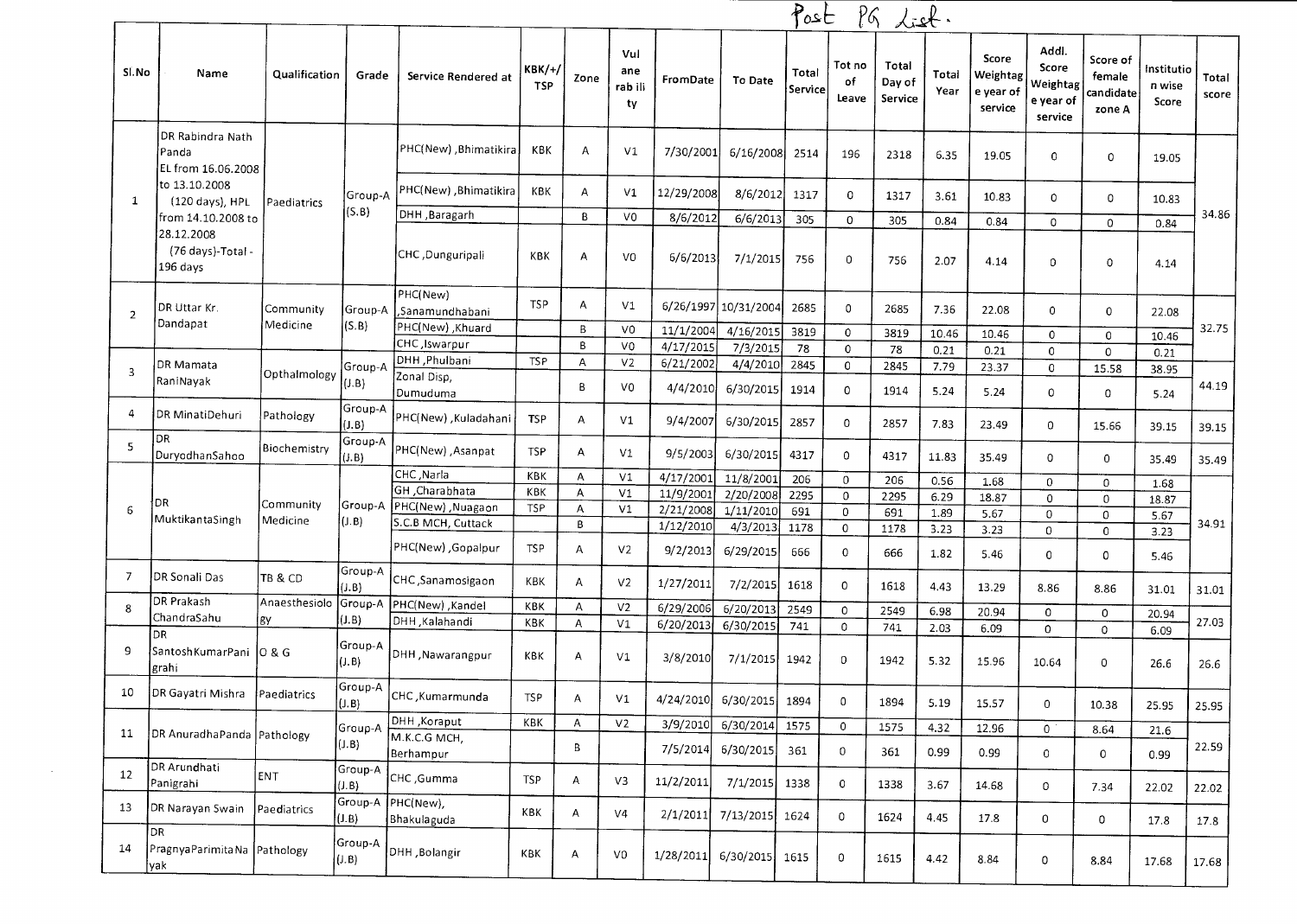| -15 | DR<br>PravatKusumMaha<br>patra        | Orthopaedics                | Group-A<br>(J.B)  | CHC ,Joda                         | <b>TSP</b>        | А            | V <sub>0</sub>                   | 2/1/2011              | 6/28/2015              | 1609        | 0                   | 1609        | 4.41         | 8.82          | 0           | 8.82      | 17.64         | 17.64 |
|-----|---------------------------------------|-----------------------------|-------------------|-----------------------------------|-------------------|--------------|----------------------------------|-----------------------|------------------------|-------------|---------------------|-------------|--------------|---------------|-------------|-----------|---------------|-------|
| 16  | DR<br>NarayanaBehera                  | General<br>Medicine         | Group-A<br>(J.B)  | CHC, B. Khajuripada               | <b>TSP</b>        | A            | V <sub>3</sub>                   | 2/2/2011              | 7/1/2015               | 1611        | 0                   | 1611        | 4.41         | 17.64         | 0           | 0         | 17.64         | 17.64 |
| 17  | DR PrasantaKumar<br>Biswal            | Microbiology                | Group-A<br>(J.B)  | CHC Nandapur                      | KBK               | А            | V3                               | 2/6/2011              | 6/30/2015              | 1606        | 0                   | 1606        | 4.4          | 17.6          | 0           | 0         | 17.6          | 17.6  |
| 18  | DR Arabinda<br>Puhana                 | General<br>5urgery          | Group-A<br>(J.B)  | DHH , Malkangiri                  | KBK               | A            | V3                               | 7/31/2012             | 6/30/2015              | 1065        | $\overline{0}$      | 1065        | 2.92         | 11.68         | 5.84        | 0         | 17.52         | 17.52 |
| -19 | DR Manoj Kumar<br>Parida              | Psychiatry                  | Group-A<br>(J.B)  | CHC Kalampur                      | KBK               | А            | V <sub>2</sub>                   | 2/10/2010             | 7/1/2015               | 1968        | 0                   | 1968        | 5.39         | 16.17         | 0           | 0         | 16.17         | 16.17 |
| 20  | <b>DR Sujit</b><br>KumarTudu          | Paediatrics                 | Group-A<br>(J.B)  | PHC(New), Gonasika                | <b>TSP</b>        | А            | V <sub>1</sub>                   | 2/11/2010             | 7/3/2015               | 1969        | 0                   | 1969        | 5.39         | 16.17         | 0           | 0         | 16.17         | 16.17 |
| 21  | DR Hemanta<br>Kumar Meher             | General<br>Medicine         | Group-A<br>(J.B)  | CHC , Ghasian                     | KBK               | А            | V1                               | 2/16/2010             | 6/30/2015              | 1961        | 0                   | 1961        | 5.37         | 16.11         | 0           | 0         | 16.11         | 16.11 |
| 22  | DR Manabendra<br>Das                  | Dermatology<br>& Venerology | Group-A<br>(J.B)  | PHC(New)<br>, Sansarasa posi      | <b>TSP</b>        | А            | V1                               | 2/15/2010             | 6/29/2015              | 1961        | 0                   | 1961        | 5.37         | 16.11         | 0           | 0         | 16.11         | 16.11 |
| 23  | DR Ajaya<br>KumarSahoo                | Pathology                   | Group-A<br>(1.B)  | SDH , Karanjia                    | <b>TSP</b>        | А            | V1                               | 2/22/2010             | 6/30/2015              | 1955        | $\mathbf{0}$        | 1955        | 5.36         | 16.08         | 0           | 0         | 16.08         | 16.08 |
| 24  | DR<br>Sailendra Nath Singh   Medicine | General                     | Group-A<br>(J.B)  | CHC ,Papadahandi                  | <b>KBK</b>        | А            | V <sub>2</sub>                   | 4/17/2012             | 6/30/2015              | 1170        | 0                   | 1170        | 3.21         | 9.63          | 6.42        | 0         | 16.05         | 16.05 |
| 25  | DR<br>Pulak Ranjan Mallik             | Paediatrics                 | (J.B)             | Group-A PHC(New)<br>,Khuntagaon   | <b>TSP</b>        | $\mathsf{A}$ | V <sub>2</sub>                   | 3/4/2010              | 6/30/2015              | 1945        | 0                   | 1945        | 5.33         | 15.99         | 0           | 0         | 15.99         | 15.99 |
|     | DR                                    | Anaesthesiolo               | Group-A           | CHC, Bijatola                     | <b>TSP</b>        | A            | V1                               |                       | 3/8/2010 11/25/2013    | 1359        | $\mathbf 0$         | 1359        | 3.72         | 11.16         | 0           | 0         | 11.16         |       |
| 26  | SureshKumarRout                       | lgy                         | (J.B)             | PHC(New), Sarat Hosp              | TSP               | А            | V1                               | 11/26/2013            | 6/30/2015              | 582         | 0                   | 582         | 1.59         | 4.77          | 0           | 0         | 4.77          | 15.93 |
| 27  | DR KoustubhSamal   Paediatrics        |                             | Group-A<br>(J.B)  | PHC(New)<br>CHC, Kujanga          | KBK               | А<br>B       | V <sub>2</sub><br>V <sub>0</sub> | 7/13/2009<br>7/5/2014 | 6/30/2014<br>7/2/2015  | 1814<br>363 | 0<br>$\overline{0}$ | 1814<br>363 | 4.97<br>0.99 | 14.91<br>0.99 | 0<br>0      | 0<br>0    | 14.91<br>0.99 | 15.9  |
| 28  | DR<br>SanghamitraSandhi<br>bigraha    | Community<br>Medicine       | Group-A<br>(J.B)  | PHC(New), Maligaon                | KBK               | А            | V <sub>2</sub>                   | 7/25/2012             | 7/13/2015              | 1084        | 0                   | 1084        | 2.97         | 8.91          | 0           | 5.94      | 14.85         | 14.85 |
| 29  | DR SunilSahu                          | General<br>Surgery          | Group-A<br>(J.B)  | Salebhata ( PHC(New)              | KBK               | А<br>B       | V <sub>2</sub><br>V <sub>0</sub> | 2/18/2010             | 2/25/2014              | 1469        | 0                   | 1469        | 4.02         | 12.06         | 0           | 0         | 12.06         | 13.39 |
| 30  | DR<br>RanjitKumarRout                 | General<br>Medicine         | Group-A<br>(J.B)  | PHC(New), Adagaon<br>CHC ,Bhella  | KBK               | Α            | V <sub>2</sub>                   | 3/1/2014<br>1/31/2011 | 6/30/2015<br>6/30/2015 | 487<br>1612 | $\mathbf 0$<br>0    | 487<br>1612 | 1.33<br>4.42 | 1.33<br>13.26 | 0<br>0      | 0<br>0    | 1.33<br>13.26 | 13.26 |
| 31  | DR Kaushik Sarangi                    | <b>IENT</b>                 | Group-A<br>(1.B)  | CHC, M.Rampur                     | KBK               | A            | V <sub>2</sub>                   | 1/31/2011             | 6/30/2015              | 1612        | 0                   | 1612        | 4.42         | 13.26         | 0           | 0         | 13.26         | 13.26 |
| 32  | DR AshishBhoi                         | Opthalmology                | Group-A<br>[(J.B) | CHC, Khariar Road                 | KBK               | А            | V1                               | 2/2/2011              | 6/30/2015              | 1610        | O                   | 1610        | 4.41         | 13.23         | 0           | 0         | 13.23         | 13.23 |
| 33  | DR Khageswar<br>Marandi               | 0 & G                       | (J.B)             | Group-A PHC(New),<br>Jharpokharia | <b>TSP</b>        | A            | V1                               | 2/15/2011             | 6/30/2015              | 1597        | 0                   | 1597        | 4.38         | 13.14         | $\mathbf 0$ | 0         | 13.14         | 13.14 |
| 34  | DR Kishore<br>Choudhury               | Radio<br>Diagnosis          | Group-A<br>(J.B). | CHC, Kosagumuda                   | KBK<br><b>TSP</b> | А            | V <sub>2</sub>                   | 7/19/2012             | 5/3/2013               | 289         | $\mathsf{O}$        | 289         | 0.79         | 2.37          | 1.58        | 0         | 3.95          | 12.55 |
| 35  | DR Rashmi Sudipta<br>Acharva          | Opthalmology                | Group-A<br>(J.B)  | CHC, R.Udayagiri<br>SDH ,Udala    | <b>TSP</b>        | A<br>А       | V3<br>V0                         | 5/7/2013<br>7/25/2012 | 6/30/2015<br>6/30/2015 | 785<br>1071 | 0<br>0              | 785<br>1071 | 2.15<br>2.93 | 8.6<br>5.86   | 0<br>0      | 0<br>5.86 | 8.6<br>11.72  | 11.72 |
| 36  | DR Priyajit Jena                      | TB & CD                     | Group-A<br>(J.B)  | CHC, Bandhugan                    | KBK               | A            | V3                               | 7/30/2012             | 7/1/2015 1067          |             | 0                   | 1067        | 2.92         | 11.68         | 0           | 0         | 11.68         | 11.68 |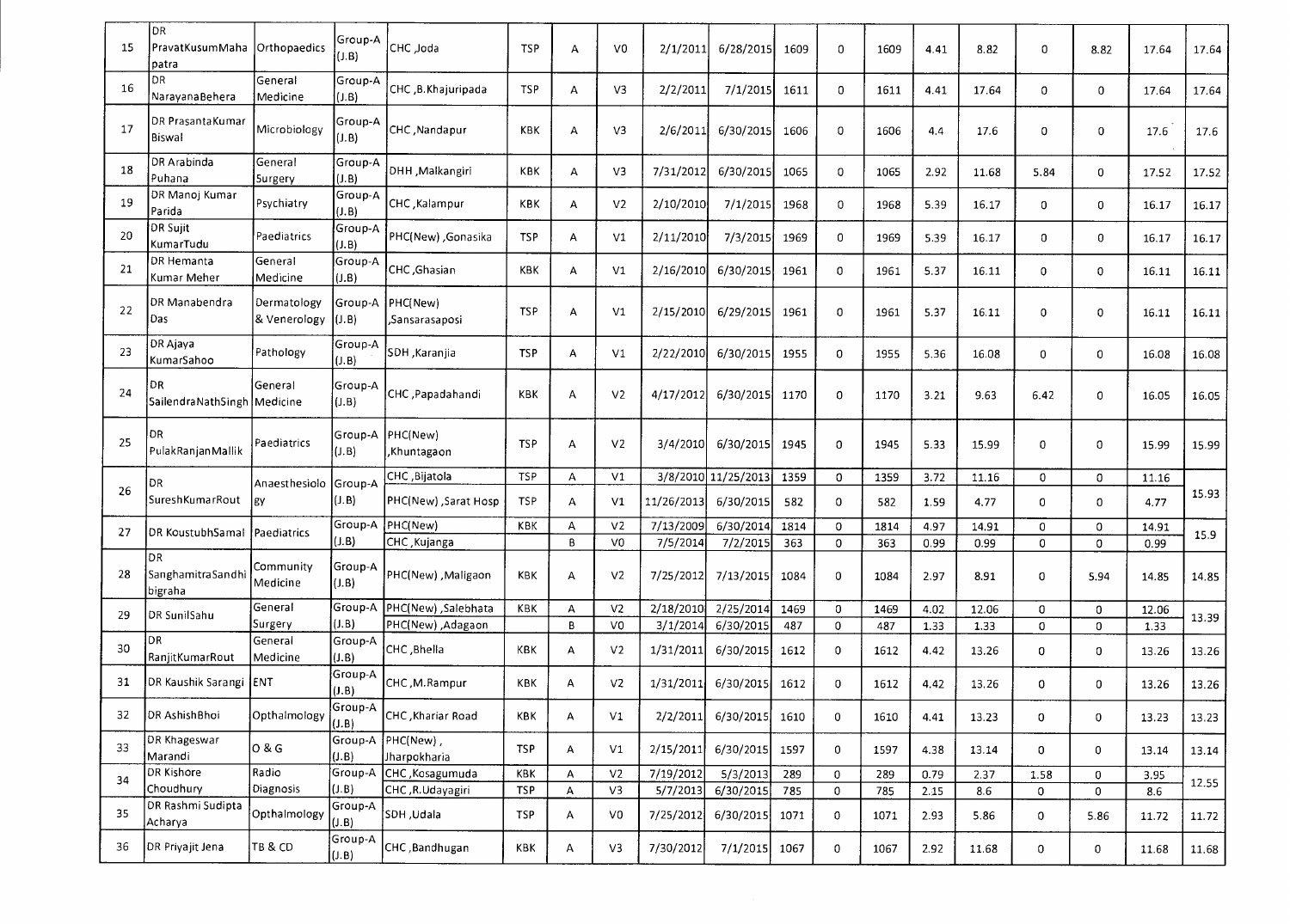| 37 | DR Saumendu            |               | Group-A |                                       |            |                |                |            |            |      |              |      |      |       |              |                     |             |       |
|----|------------------------|---------------|---------|---------------------------------------|------------|----------------|----------------|------------|------------|------|--------------|------|------|-------|--------------|---------------------|-------------|-------|
|    | Mohanty                | Opthalmology  | (J.B)   | CHC, Gumma                            | <b>TSP</b> | A              | V3             | 7/22/2012  | 5/30/2015  | 1043 | 0            | 1043 | 2.86 | 11.44 | $\sigma$     | 0                   | 11.44       | 11.44 |
|    |                        |               |         | PHC(New), Dihasai                     |            | B              | V <sub>0</sub> | 4/1/2001   | 1/22/2002  | 297  | $\mathbf 0$  | 297  | 0.81 | 0.81  | 0            | 0                   | 0.81        |       |
| 38 | DR Anuja Tripathy      | Pathology     | Group-A | DHH, Ganjam                           |            | $\overline{B}$ | V <sub>0</sub> | 1/29/2002  | 8/1/2002   | 185  | $\mathbf 0$  | 185  | 0.51 | 0.51  | $\Omega$     | $\Omega$            | 0.51        |       |
|    |                        |               | (J.B)   | DHH ,Sambalpur                        |            | $\overline{B}$ | V <sub>0</sub> | 8/5/2002   | 10/27/2005 | 1180 | $\mathbf 0$  | 1180 | 3.23 | 3.23  | $\Omega$     | $\mathbf 0$         | 3.23        | 11.25 |
|    |                        |               |         | Zonal Disp, Kalpana                   |            | B              | V <sub>0</sub> | 10/20/2008 | 6/30/2015  | 2445 | $\mathbf 0$  | 2445 | 6.7  | 6.7   | $\Omega$     | 0                   | 6.7         |       |
|    |                        |               |         | PHC(New) , ORaberi                    | KBK        | А              | V <sub>4</sub> | 2/7/2009   | 1/22/2010  | 350  | $\mathbf 0$  | 350  | 0.96 | 3.84  | $\Omega$     | 0                   | 3.84        |       |
| 39 | DR BasudevMurmu        | General       | Group-A | V.S.S MCH, Burla                      |            | $\mathbf{B}$   |                | 1/28/2010  | 3/19/2013  | 1147 | $\Omega$     | 1147 | 3.14 | 3.14  | 0            | 0                   | 3.14        |       |
|    |                        | Medicine      | (J.B)   | PHC(New), Bolanga                     |            | B              | V <sub>0</sub> | 3/22/2013  | 3/6/2014   | 350  | $\Omega$     | 350  | 0.96 | 0.96  | $\Omega$     | $\mathbf 0$         | 0.96        | 11.15 |
|    |                        |               |         | PHC(New) ,Bisoi                       | <b>TSP</b> | A              | V <sub>1</sub> | 3/7/2014   | 3/31/2015  | 390  | 0            | 390  | 1.07 | 3.21  | 0            | 0                   | 3.21        |       |
| 40 | DR NIRANJAN            | General       | Group-A | CHC, Binika                           | KBK        | А              | VO             | 2/17/2010  | 7/1/2015   |      | 0            |      |      |       |              |                     |             |       |
|    | KUMAR NAYAK            | Surgery       | (0.B)   |                                       |            |                |                |            |            | 1961 |              | 1961 | 5.37 | 10.74 | 0            | $\mathbf 0$         | 10.74       | 10.74 |
| 41 | DR Mrunmaya            | General       | Group-A | DHH ,Mayurbhanj                       | <b>TSP</b> | А              | V <sub>0</sub> | 2/23/2010  | 6/30/2015  |      |              |      |      |       |              |                     |             |       |
|    | RickyJena              | Medicine      | (0.B)   |                                       |            |                |                |            |            | 1954 | $\mathbf 0$  | 1954 | 5.35 | 10.7  | $\mathbf 0$  | $\mathbf 0$         | 10.7        | 10.7  |
|    |                        | General       | Group-A | Ukhunda Hosp                          | <b>TSP</b> | А              | V1             | 2/22/2010  | 8/14/2012  | 905  | $\mathbf 0$  | 905  | 2.48 | 7.44  | 0            | $\mathbf 0$         | 7.44        |       |
| 42 | DR Nilkantha Tah       | Medicine      | (I.B)   | SDH ,Anandapur                        |            | B              | V <sub>0</sub> | 8/16/2012  | 1/31/2015  | 899  | $\mathbf 0$  | 899  | 2.46 | 2.46  | $\mathbf 0$  | $\mathbf 0$         | 2.46        | 10.3  |
|    |                        |               |         | CHC, Sainkul                          |            | B              | VO             | 2/1/2015   | 6/27/2015  | 147  | $\mathbf 0$  | 147  | 0.4  | 0.4   | $\mathbf 0$  | $\mathbf 0$         | 0.4         |       |
| 43 | DR AnilKu.Majhi        | Anaesthesiolo | Group-A | SDH ,Anandapur                        |            | B              | V0             | 8/29/2011  | 4/17/2012  | 233  | $\circ$      | 233  | 0.64 | 0.64  | $\mathbf 0$  | $\mathsf{O}\xspace$ | 0.64        |       |
|    |                        | gу            | (J.B)   | DHH , Phulbani                        | <b>TSP</b> | А              | V <sub>2</sub> | 4/19/2012  | 6/30/2015  | 1168 | $\mathbf 0$  | 1168 | 3.2  | 9.6   | $\mathbf 0$  | $\mathbf 0$         | 9.6         | 10.24 |
| 44 | DR Santosh Kumar       | General       | Group-A | PHC(New), Kusumi                      |            |                |                |            |            |      |              |      |      |       |              |                     |             |       |
|    | Behera                 | Surgery       | (I.B)   |                                       | KBK        | А              | V <sub>2</sub> | 4/20/2012  | 6/30/2015  | 1167 | $\mathbf 0$  | 1167 | 3.2  | 9.6   | $\mathbf 0$  | 0                   | 9.6         | 9.6   |
| 45 |                        | General       | Group-A |                                       |            |                |                |            |            |      |              |      |      |       |              |                     |             |       |
|    | DR Rakesh Jena         | Medicine      | (J.B)   | PHC(New), Khandava                    | KBKP       | A              | V <sub>2</sub> | 7/21/2012  | 6/30/2015  | 1075 | 0            | 1075 | 2.95 | 8.85  | 0            | $\mathbf 0$         | 8.85        | 8.85  |
|    |                        |               |         |                                       |            |                |                |            |            |      |              |      |      |       |              |                     |             |       |
| 46 | DR Manish Kumar        | Dermatology   | Group-A | PHC(New), Totapara                    | <b>TSP</b> | А              | V <sub>1</sub> | 7/20/2012  | 6/30/2015  | 1076 | $\mathbf{0}$ | 1076 | 2.95 | 8.85  | 0            |                     |             |       |
|    | Sahu                   | & Venerology  | (J.B)   |                                       |            |                |                |            |            |      |              |      |      |       |              | 0                   | 8.85        | 8.85  |
| 47 | DR Rudranarayan        |               | Group-A | CHC, Bijatola                         | <b>TSP</b> | Α              | V <sub>1</sub> | 7/25/2012  | 8/7/2012   | 14   | $\mathbf{0}$ | 14   | 0.04 | 0.12  | $\mathbf 0$  | $\mathbf 0$         |             |       |
|    | Behera                 | Opthalmology  | (J.B)   | CHC, Khunta                           | T5P        | A              | V <sub>1</sub> | 8/8/2012   | 6/30/2015  | 1057 | $\mathbf{0}$ | 1057 | 2.9  | 8.7   | $\Omega$     | 0                   | 0.12<br>8.7 | 8.82  |
|    | DR Deepak Kumar        | General       | Group-A |                                       |            |                |                |            |            |      |              |      |      |       |              |                     |             |       |
| 48 | Naik                   | Medicine      | (0.B)   | <b>PHC(New)</b> , Kalimati            | <b>TSP</b> | Α              | V <sub>1</sub> | 7/20/2012  | 6/28/2015  | 1074 | 0            | 1074 | 2.94 | 8.82  | $\mathbf 0$  | $\mathbf 0$         | 8.82        | 8.82  |
|    | DR Pramoda             | 0 & G         | Group-A | PHC(New)                              |            |                |                |            |            |      |              |      |      |       |              |                     |             |       |
| 49 | Kumar Sahoo            |               | (J.B)   | ,Bangomunda                           | KBK        | A              | V <sub>2</sub> | 7/28/2012  | 6/30/2015  | 1068 | 0            | 1068 | 2.93 | 8.79  | 0            | 0                   | 8.79        | 8.79  |
|    | DR Gouri Shankar       |               | Group-A |                                       |            |                |                |            |            |      |              |      |      |       |              |                     |             |       |
| 50 | Dash                   | 0 & G         | (J.B)   | CHC, Khajuripada                      | <b>TSP</b> | А              | V <sub>2</sub> | 7/27/2012  | 6/30/2015  | 1069 | $\mathbf 0$  | 1069 | 2.93 | 8.79  | 0            | 0                   | 8.79        | 8.79  |
|    | DR Dinesh Kumar        |               | Group-A |                                       |            |                |                |            |            |      |              |      |      |       |              |                     |             |       |
| 51 | Naik                   | Paediatrics   | (J.B)   | CHC, Chudapali                        | KBK        | А              | V1             | 7/26/2012  | 6/30/2015  | 1070 | $\mathbf 0$  | 1070 | 2.93 | 8.79  | 0            | 0                   | 8.79        | 8.79  |
|    | DR Satya Narayan       | Anaesthesiolo | Group-A |                                       |            |                |                |            |            |      |              |      |      |       |              |                     |             |       |
| 52 | Bhujabal               | gy            | (J.B)   | DHH, Phulbani                         | <b>TSP</b> | А              | V <sub>2</sub> | 7/27/2012  | 6/30/2015  | 1069 | $\mathbf 0$  | 1069 | 2.93 | 8.79  | 0            | $\mathbf 0$         | 8.79        | 8.79  |
|    | DR Hemanta             |               | Group-A |                                       |            |                |                |            |            |      |              |      |      |       |              |                     |             |       |
| 53 | Kumar Pandia           | Paediatrics   | (J.B)   | CHC ,Dunguripali                      | KBK        | A              | V0             | 2/9/2011   | 7/1/2015   | 1604 | 0            | 1604 | 4.39 | 8.78  | 0            | $\mathbf 0$         | 8.78        | 8.78  |
|    |                        |               | Group-A |                                       |            |                |                |            |            |      |              |      |      |       |              |                     |             |       |
| 54 | DR GaneshramBhoi O & G |               | (J.B)   | PHC(New), Roth                        | <b>KBK</b> | A              | V <sub>2</sub> | 7/30/2012  | 6/30/2015  | 1066 | 0            | 1066 | 2.92 | 8.76  | $\mathbf 0$  | 0                   | 8.76        | 8.76  |
|    |                        |               |         | Anaesthesiolo Group-A GH, Mahadevpali |            |                |                |            |            |      |              |      |      |       |              |                     |             |       |
| 55 | DR Biswanath Sa        | gy            | (J.B)   | PHC(New), Ramapur                     | KBK        | А              | V <sub>0</sub> | 7/25/2012  | 10/2/2012  | 70   | 0            | 70   | 0.19 | 0.38  | 0            | $\mathbf 0$         | 0.38        | 8.63  |
|    |                        | General       | Group-A |                                       | KBK        | $\overline{A}$ | V <sub>1</sub> | 10/3/2012  | 7/1/2015   | 1002 | $\mathbf 0$  | 1002 | 2.75 | 8.25  | 0            | $\mathbf 0$         | 8.25        |       |
| 56 | DR Harmohan Barik      | Surgery       |         | SDH Champua                           | <b>TSP</b> | $\mathsf{A}$   | V1             | 8/14/2012  | 6/28/2015  | 1049 | $\mathbf{0}$ | 1049 | 2.87 | 8.61  | $\mathbf{0}$ | $\mathbf 0$         | 8.61        | 8.61  |
|    | DR G.Dharmaraj         |               | (J.B)   |                                       |            |                |                |            |            |      |              |      |      |       |              |                     |             |       |
| 57 | Patra                  | Paediatrics   | Group-A | PHC(New)                              | <b>TSP</b> | $\mathsf{A}$   | V3             | 5/21/2013  | 6/30/2015  | 771  | 0            | 771  | 2.11 | 8.44  | 0            | $\mathbf 0$         | 8.44        | 8.44  |
|    |                        |               | (I.B)   | ,Durgapanga                           |            |                |                |            |            |      |              |      |      |       |              |                     |             |       |
| 58 | DR Soumyaranjan        | General       | Group-A |                                       |            |                |                |            |            |      |              |      |      |       |              |                     |             |       |
|    | Das                    | Surgery       | (J.B)   | DHH , Malkangiri                      | KBK        | А              | V <sub>3</sub> | 2/14/2014  | 7/1/2015   | 503  | $\mathbf 0$  | 503  | 1.38 | 5.52  | 2.76         | 0                   | 8.28        | 8.28  |
|    |                        |               |         |                                       |            |                |                |            |            |      |              |      |      |       |              |                     |             |       |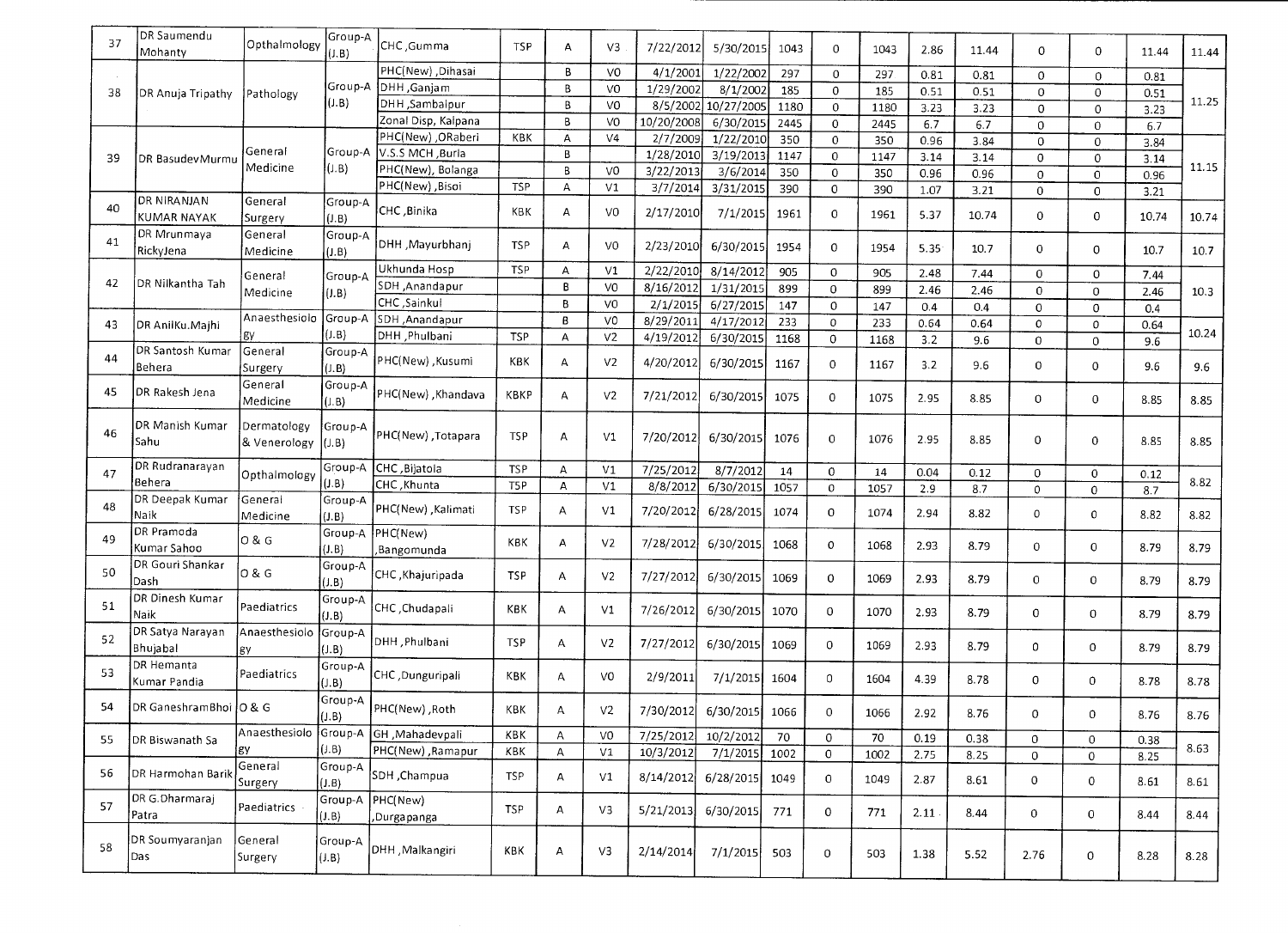|     |                                  |                    | Group-A          | PHC(New), Sundarpal |            | 8 | V <sub>0</sub> | 3/2/2010  | 3/27/2014  | 1487         | $\mathbf 0$    | 1487         | 4.07    | 4.07    | 0           | 0            | 4.07         | 7.85 |
|-----|----------------------------------|--------------------|------------------|---------------------|------------|---|----------------|-----------|------------|--------------|----------------|--------------|---------|---------|-------------|--------------|--------------|------|
| 59  | DR Narottam Rath                 | 10 & G             | (J.B)            | SDH , Champua       | <b>TSP</b> | Α | V1             | 3/28/2014 | 6/30/2015  | 460          | $\overline{0}$ | 460          | 1.26    | 3.78    | $\mathbf 0$ | $\mathbf{0}$ | 3.78         |      |
|     |                                  |                    |                  | CHC ,Dasmanthapur   | KBK        | A | V3             | 7/30/2012 | 4/4/2013   | 249          | $\mathbf 0$    | 249          | 0.68    | 2.72    | $\mathbf 0$ | 0            | 2.72         |      |
|     | DR                               | Anaesthesiolo      | Group-A          | S.C.B MCH, Cuttack  |            | B |                | 4/5/2013  | 9/1/2014   | 515          | $\mathbf 0$    | 515          | 1.41    | 1.41    | $\mathbf 0$ | $\mathbf 0$  | 1.41         | 7.45 |
| 60  | AlokKumarSahoo                   | lgy                | (J.B)            | CHC, Brahmanpada    | TSP        | A | V3             | 9/2/2014  | 6/30/2015  | 302          | $\mathbf 0$    | 302          | 0.83    | 3.32    | $\mathbf 0$ | $\mathbf 0$  | 3.32         |      |
|     |                                  |                    |                  | Police Hospital     |            |   |                |           |            |              |                |              |         |         |             |              |              |      |
|     |                                  |                    | Group-A          | Bhawanipatna        | KBK        | A |                | 2/15/2010 | 6/20/2013  | 1222         | $\mathbf{0}$   | 1222         | 3.35    | 3.35    | 0           | $\mathbf{0}$ | 3.35         |      |
| 61  | DR Manoranjan                    | <b>TB &amp; CD</b> | J.B              | PHC(New), M.V.--55  | KBK        | A | V <sub>4</sub> | 6/21/2013 | 11/8/2013  | 141          | $\mathbf 0$    | 141          | 0.39    | 1.56    | 0.78        | $\mathbf 0$  | 2.34         | 7.33 |
|     | Panigrahi                        |                    |                  | V.S.S MCH, Burla    |            | В |                | 11/9/2013 | 6/29/2015  | 598          | $\mathbf 0$    | 598          | 1.64    | 1.64    | $\mathbf 0$ | $\mathbf 0$  | 1.64         |      |
|     |                                  |                    | Group-A          | CHC, Bamparda       |            | B | V <sub>0</sub> | 3/3/2010  | 8/8/2012   | 890          | $\mathbf 0$    | 890          | 2.44    | 2.44    | $\mathbf 0$ | 0            | 2.44         |      |
| 62  | DR)                              | Pharmocology       |                  | V.S.S MCH, Burla    |            | B |                | 8/8/2012  | 6/29/2015  | 1056         | $\overline{0}$ | 1056         | 2.89    | 2.89    | $\mathbf 0$ | 0            | 2.89         | 5.33 |
|     | ManojKumarSahoo                  |                    | $($ J.B $)$      |                     | <b>TSP</b> | А | V <sub>1</sub> | 7/23/2012 | 10/10/2013 | 445          | 524            | $-79$        | $-0.22$ | $-0.66$ | 0           | 0            | $-0.66$      |      |
|     | DR Rakesh Das                    |                    |                  | CHC, Bijatola       |            |   |                |           |            |              |                |              |         |         |             |              |              |      |
| 63  | (EOL from                        | Anaesthesiolo      | Group-A          | Health Dept         |            | В |                | 4/16/2015 | 7/5/2015   | 81           | $\mathbf 0$    | 81           | 0.22    | 0.22    | 0           | $\mathbf 0$  | 0.22         | 3.52 |
|     | 10.10.2013 to                    | lgy.               | (J.B)            | Secretariate, BBSR  |            |   |                |           | 6/29/2016  | 360          | $\overline{0}$ | 360          | 0.99    | 3.96    | $\mathbf 0$ | 0            | 3.96         |      |
|     | 17.03.2015) 524                  |                    |                  | CHC, Chandragiri    | <b>TSP</b> | А | V3             | 7/6/2015  |            |              | 0              |              | 0       | 0       | 0           | 0            | $\mathbf{0}$ |      |
|     |                                  |                    |                  | PHC(New)            | <b>TSP</b> | А | V <sub>3</sub> | 4/24/2012 | 4/24/2012  | $\mathbf{1}$ |                | $\mathbf{1}$ |         |         |             |              |              |      |
| 64  | DR Nayan Ranjan                  | Paediatrics        | Group-A          | M.K.C.G MCH,        |            | В |                | 4/25/2012 | 6/9/2015   | 1141         | $\mathbf 0$    | 1141         | 3.13    | 3.13    | 0           | 0            | 3.13         | 3.19 |
|     | Hansda                           |                    | (J.B)            | Berhampur           |            |   |                |           |            |              |                |              |         |         |             |              |              |      |
|     |                                  |                    |                  | DHH, Balasore       |            | 8 | V <sub>0</sub> | 6/11/2015 | 7/1/2015   | 21           | $\mathbf 0$    | 21           | 0.06    | 0.06    | $\mathbf 0$ | 0            | 0.06         |      |
| 65  | DR Santosh Kumar<br>Pati         | ENT                | Group-A<br>(J.B) | PHC(New), Nandapur  | <b>TSP</b> | A | V1             | 7/24/2014 | 6/30/2015  | 342          | 0              | 342          | 0.94    | 2.82    | 0           | 0            | 2.82         | 2.82 |
| 66  | DR Satyanarayan                  | 0 & G              | Group-A          | CHC, Kantamal       | KBKP       | A | V1             | 8/1/2014  | 6/30/2015  | 334          | $\mathbf 0$    | 334          | 0.92    | 2.76    | 0           | 0            | 2.76         | 2.76 |
|     | Panigrahi                        |                    | (J.B)            |                     |            |   |                |           |            |              |                |              |         |         |             |              |              |      |
| 67  | DR Rajat Kumar<br>Dash           | ENT                | Group-A<br>(1.8) | CHC, Godibandha     |            | 8 | V0             | 6/19/2013 | 6/30/2015  | 742          | $\mathbf{0}$   | 742          | 2.03    | 2.03    | 0           | 0            | 2.03         | 2.03 |
|     | Dr. Satya Ranjan                 |                    | Group-A          |                     |            |   |                |           |            |              |                |              |         |         |             |              |              |      |
| 68  | Nanda                            | <b>O&amp;G</b>     | (1.8)            |                     |            |   |                |           |            |              |                |              |         |         |             |              |              |      |
|     | Dr. Rajesh Kumar                 |                    | Group-A          |                     |            |   |                |           |            |              |                |              |         |         |             |              |              |      |
| 69  | Meher                            | Medicine           | (0.8)            |                     |            |   |                |           |            |              |                |              |         |         |             |              |              |      |
|     | Dr. Bisworanjan                  | Anesthesiolog      | Group-A          |                     |            |   |                |           |            |              |                |              |         |         |             |              |              |      |
| 70  | Pattanaik                        |                    | (0.8)            |                     |            |   |                |           |            |              |                |              |         |         |             |              |              |      |
|     | Dr. Suchismita                   |                    | Group-A          |                     |            |   |                |           |            |              |                |              |         |         |             |              |              |      |
| 71  | Mohapatra                        | Paediatrics        | (1.8)            |                     |            |   |                |           |            |              |                |              |         |         |             |              |              |      |
|     | Dr. Baladev Prasad Anesthesiolog |                    | Group-A          |                     |            |   |                |           |            |              |                |              |         |         |             |              |              |      |
| 72  | Sahu                             |                    | (J.B)            |                     |            |   |                |           |            |              |                |              |         |         |             |              |              |      |
|     |                                  |                    | Group-A          |                     |            |   |                |           |            |              |                |              |         |         |             |              |              |      |
| 73  | Dr. Aurobinda Bhoi Skin & V.D    |                    | (J.B)            |                     |            |   |                |           |            |              |                |              |         |         |             |              |              |      |
|     |                                  |                    | Group-A          |                     |            |   |                |           |            |              |                |              |         |         |             |              |              |      |
| 74  | Dr. Payal Pradhan                | Paediatrics        | (3.B)            |                     |            |   |                |           |            |              |                |              |         |         |             |              |              |      |
|     | Dr. Fakir Mohan                  |                    | Group-A          |                     |            |   |                |           |            |              |                |              |         |         |             |              |              |      |
| 75  |                                  | Surgery            | (1, B)           |                     |            |   |                |           |            |              |                |              |         |         |             |              |              |      |
|     | Sahoo                            |                    | Group-A          |                     |            |   |                |           |            |              |                |              |         |         |             |              |              |      |
| 76  | Dr. Jyotshna Rani                | spm                |                  |                     |            |   |                |           |            |              |                |              |         |         |             |              |              |      |
|     | <b>Sahoo</b>                     |                    | (1, B)           |                     |            |   |                |           |            |              |                |              |         |         |             |              |              |      |
| 77  | Dr. Umakanta                     | <b>O&amp;G</b>     | Group-A          |                     |            |   |                |           |            |              |                |              |         |         |             |              |              |      |
|     | Malik                            |                    | (J.B)            |                     |            |   |                |           |            |              |                |              |         |         |             |              |              |      |
| 78  | Dr. Santoshini                   | O&G                | Group-A          |                     |            |   |                |           |            |              |                |              |         |         |             |              |              |      |
|     | Sethy                            |                    | (1.8)            |                     |            |   |                |           |            |              |                |              |         |         |             |              |              |      |
| 79  | Dr. Satya Prakash                | Medicine           | Group-A          |                     |            |   |                |           |            |              |                |              |         |         |             |              |              |      |
|     | Dora                             |                    | (1, B)           |                     |            |   |                |           |            |              |                |              |         |         |             |              |              |      |
| -80 | Dr. Mrunmayee                    | Psychiatry         | Group-A          |                     |            |   |                |           |            |              |                |              |         |         |             |              |              |      |
|     | Pradhan                          |                    | (1.8)            |                     |            |   |                |           |            |              |                |              |         |         |             |              |              |      |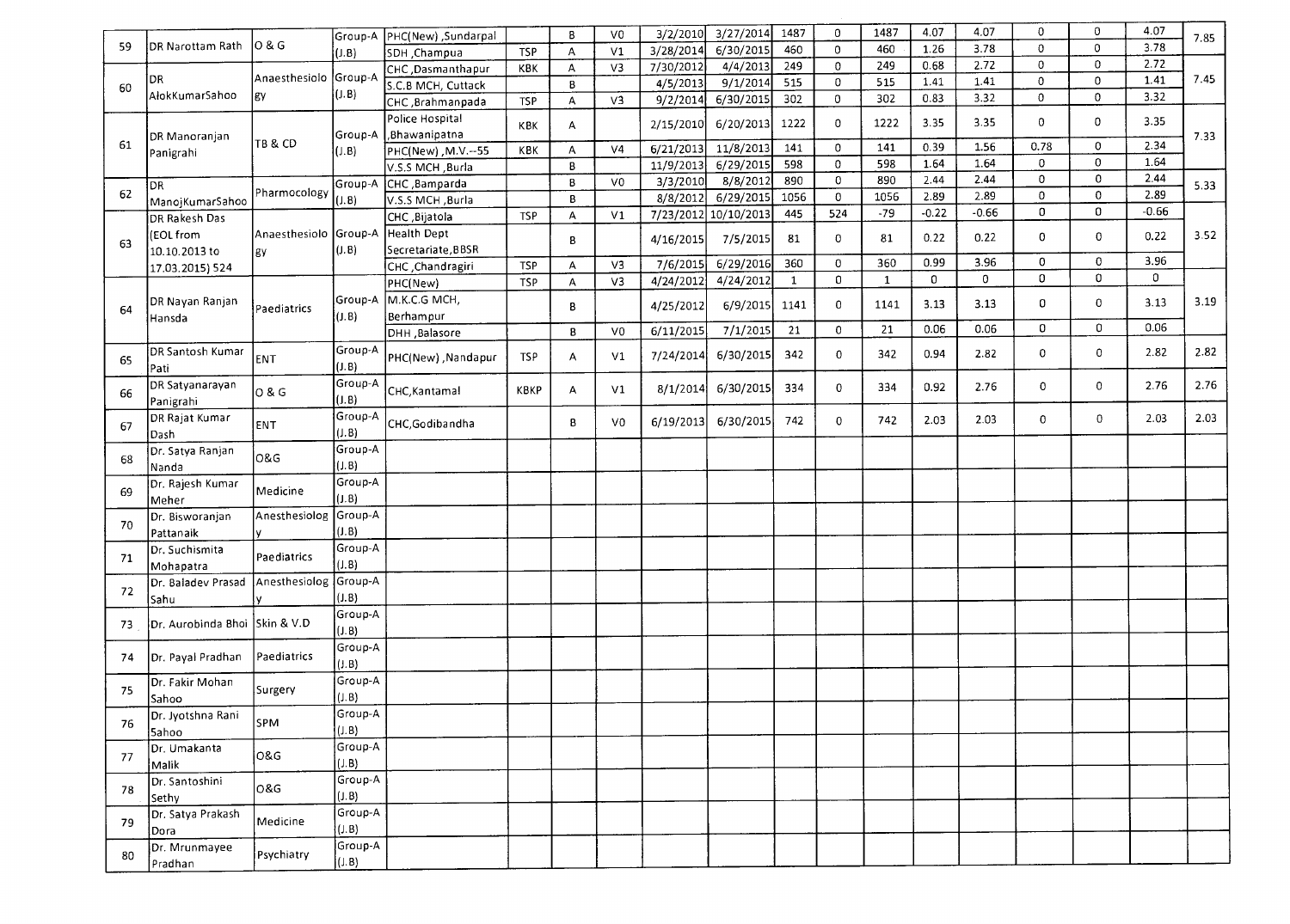| 81 | Dr. Satyanarayan          | Ophthalmolog Group-A  |             |  |  |  |  |  |  |  |  |
|----|---------------------------|-----------------------|-------------|--|--|--|--|--|--|--|--|
|    | Mallik                    |                       | (1.B)       |  |  |  |  |  |  |  |  |
| 82 | Dr. DEBIDUTTA             | Microbiology          | Group-A     |  |  |  |  |  |  |  |  |
|    | NAYAK                     |                       | $($ J.B $)$ |  |  |  |  |  |  |  |  |
| 83 | Dr. BISWAJIT              | <b>O&amp;G</b>        | Group-A     |  |  |  |  |  |  |  |  |
|    | PANDA                     |                       | (J.B)       |  |  |  |  |  |  |  |  |
| 84 | Dr. SAMIR KUMAR           | Medicine              | Group-A     |  |  |  |  |  |  |  |  |
|    | <b>JBEHERA</b>            |                       | (J.B)       |  |  |  |  |  |  |  |  |
| 85 | Dr. KARUNAKAR             | Anesthesiolog Group-A |             |  |  |  |  |  |  |  |  |
|    | DAS                       |                       | (J.B)       |  |  |  |  |  |  |  |  |
| 86 | Dr. RUPA PRADHAN Medicine |                       | Group-A     |  |  |  |  |  |  |  |  |
|    |                           |                       | (J.B)       |  |  |  |  |  |  |  |  |
| 87 | Dr. Sraban Kumar Da       | Anesthesiolog Group-A |             |  |  |  |  |  |  |  |  |
|    |                           |                       | (J.B)       |  |  |  |  |  |  |  |  |

 $\label{eq:2.1} \frac{1}{2} \int_{\mathbb{R}^3} \frac{1}{\sqrt{2}} \, \frac{1}{\sqrt{2}} \, \frac{1}{\sqrt{2}} \, \frac{1}{\sqrt{2}} \, \frac{1}{\sqrt{2}} \, \frac{1}{\sqrt{2}} \, \frac{1}{\sqrt{2}} \, \frac{1}{\sqrt{2}} \, \frac{1}{\sqrt{2}} \, \frac{1}{\sqrt{2}} \, \frac{1}{\sqrt{2}} \, \frac{1}{\sqrt{2}} \, \frac{1}{\sqrt{2}} \, \frac{1}{\sqrt{2}} \, \frac{1}{\sqrt{2}} \, \frac{1}{\sqrt{2}} \,$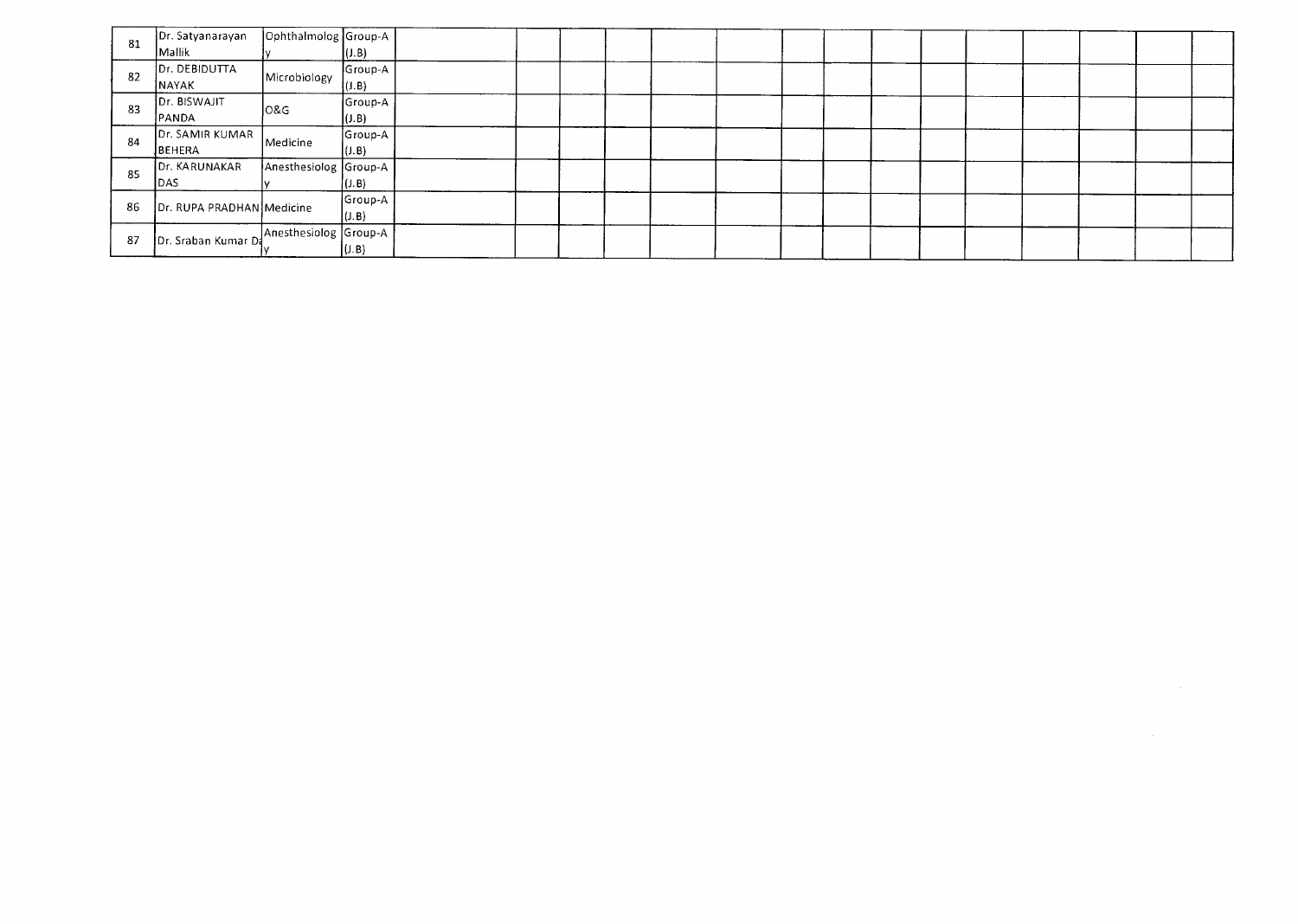#### GOVERNMENT OF ODISHA HEALTH & FAMILY WELFARE DEPARTMENT \*\*\*

### **NOTIFICATION**

 $No.$   $10217$  $H = \frac{1000 \text{ m/s}^2}{1705.2016}$  MSII-AFSTT-0029-2016

In order to provide equitable health care to the people of KBK , KBK+ and Tribal Sub-Plan (TSP) areas of the State as well as ensure transparency in the posting of Medical Officers, Government in Health & FW Department have been pleased to bring out an Exit Policy for the Medical Officers in the rank of Group A (Senior Branch), Group A(Junior Branch) of Odisha Medical and Health Services cadre & Dental Surgeon Cadre by adopting the following Guidelines of Counseling

# 1. Objective and Applicability :

- I. The objective of the guideline is to ensure availability and retention of doctors in the remote and rural areas of the State.
- II. This guideline will be adopted by the Government in the matters of posting, transfer and rotation of doctors working under Odisha Medical & Health Service Cadre & Dental Surgeon Cadre.
- III, Transfers in the rank of Group A (SB), Group A (JB) and fresh recruits to the Odisha Medical & Health Service Cadre & Dental Surgeon Cadre shall be made through counselling.

## 2. Definition:

- Zone A- KBK, KBK+ and TSP areas.
- II. Zone B- Non KBK, Non KBK+ and Non TSP areas
- 3. Norms for counselling on initial recruitment and promotion to Group A (SB) :
	- I. A\$ per Sub-Rule-7\* of Rule-6 of Odisha Medical & Health Services Rules,2013 , the doctor shall be posted to Zone A area
		- 'Every candidate

I. Selected by the Commission for appointment to the Odisha Medical and Health service shall serve to the initial period of minimum 3 years in KBK, KBK+ area or tribal sub- plan area or or in such area taken together;

U. After serving 3 years as under sub —rule- 7 of rule 6 shall serve the next 3 years minimum in rural areas.

Provided that the candidates who don't join the place of their posting according to sub-rule(7) shall be permanently debarred from joining any medical service under the state

In order to be eligible for appointment to the posts in Group -- A( senior branch), an officer in Group A (JB) must have rendered at least 10 years of continuous service in peripheral health institution excluding DHH and SOH out of which he must have rendered 3 years of service in KBK. KBK+ areas ant TSP area and 3 years rural service as provided under sub rules (7) and (8) of rule 8.

- II. Institution wise list of vacancies to be filled up as decided by the Government will be displayed in the website.
- III. List of candidates as per the merit list recommended by the OPSC shall be displayed in the website. IV. The counselling will be done as per the rank of the candidates in the merit list.
- 
- V. In case of less number of vacancies in Zone A. Government may open vacancie in Zone B which shall be filled up by the fresh recruits with an undertaking that they will serve in Zone A whenever the vacancy in Zone A will arise,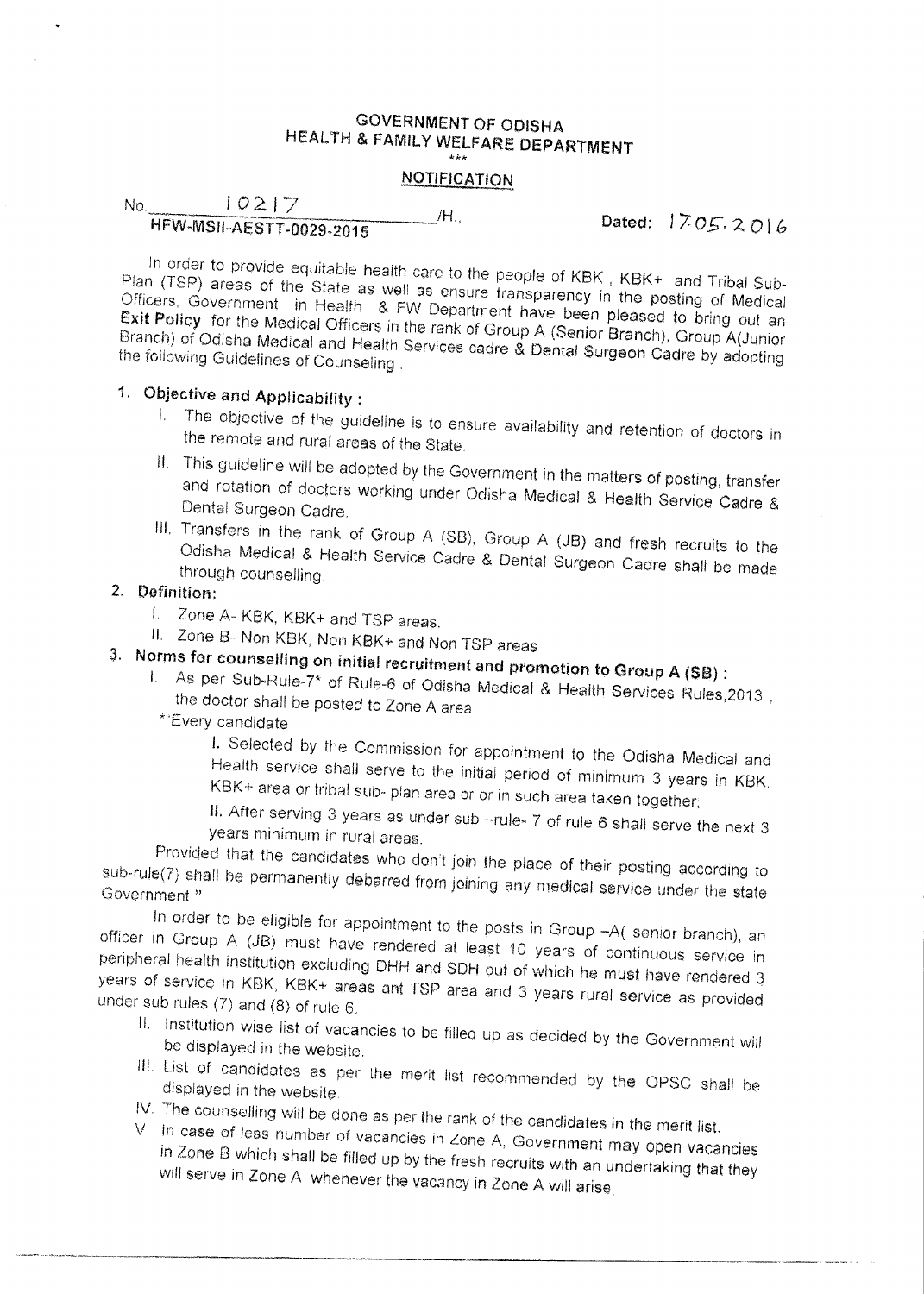**4. Norms for counselling on transfer of Doctors:** 

**Transfer of Doctors in Public interest or on representation end Posting of Doctors on completion of Poet-Graduation/Senior 'Residentship:** 

- **I. Publication** pf list of Dootore, who are proposed to be transferred based on their total length of service excluding leave (except casual leave and maternity leave),
- II. A priority list of Doctors shall be prepared by multiplying the number of years of service by the Doctors in all grades in the places classified as Zone A and Zone B by the weighted score allotted to the respective zones as specified below :
- 1, Zone A: The Completed number years of eervice excluding leave (except casual leave and maternity leave) rendered in all grades in
	- i. Zone A (V3 and/or V4) institutions X 4.00
	- Zone A ( V2 and/or V1)institutions X 3.00
	- iii. Zone A ( V0)institutions X 2.00
	- iv In addition to the above. Doctors who have served in the districts of Malkangiri or Nawarangpur shall get an additional weightage of no, of years served in Maikangiri or Nawarangpur X 2.00
- 2. Zone B: The completed number of years of service excluding leave (except casual leave and maternity leave) rendered in all grades in Zone-B  $x$  1.00. The Doctors with more weighted service shall be considered above the Doctors with the lesser weighted service while preparing the priority list. In case of tie, the seniority of individual shall be taken into consideration. In case of tie in seniority also, the older in age shell be given precedence.
- 3. Women Doctor who are working in Zone A and eligible to be transferred to Zone B, within Zone A and within Zone B shall get an additional weightage of number of years of service in Zone A X *2.*
- 4. Sequence of taking up of the Priority lists for transfer:

Provisional priority list will be prepared separately for the following category with the following sequence.

- i. Doctors to be transferred from Zone B to Zone A. This list shall include the names of the Doctors who have not completed the fixed tenure as decided by Government from time to time in Zone A. The priority list shall be prepared in the increasing order of the weighted scores, only taking into account service in Zone B.
- ii. Doctors to be transferred from Zone A to Zone B. This list shall include the names of the Doctors those who have completed fixed tenure as decided by Government from time to time in Zone A and willing to come out of Zone A. The priority list shall be prepared in the decreasing order of the weighted scores,
- iii. Doctors to be transferred within Zone A. This list shall include the names of the Doctors as per the instructions issued by the Government in G.A Department from time to time. The priority list shall be prepared in the decreasing order of the weighted scores.
- iv, Doctors to be transferred within Zone **B.** This list shall include the names of the Doctors, who have completed the fixed tenure in Zone A as per the cadre rule and shall be considered as per the instructions issued by the Government in G.A. Department from time to time. The priority list shall be prepared in the decreasing order of the weighted scores.
- 5. Transfer of Doctors is to be taken up in two cases, namely,
	- i. Self-representation,
	- ii. Doctors who have completed certain length of service in either of the Zone as determined by the Government from time to time.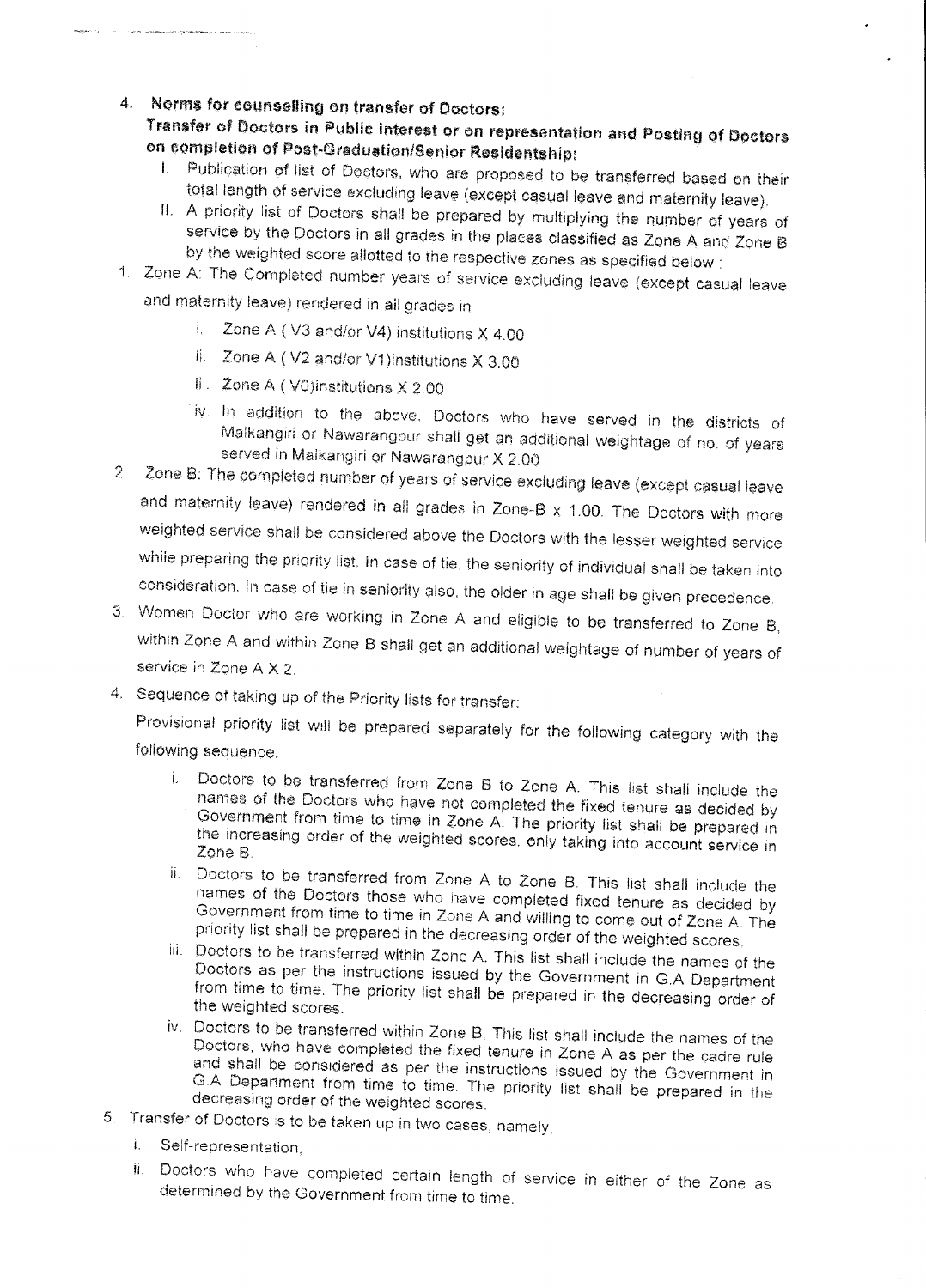- Procedure for processing of Applications:-
	- I. All transfer applications shall be submitted through the concerned Heads of Government Hospitals/Institutions in the application form specified by the Competent Authority. However, the Officers working in all the Directorates shall submit their transfer applications to the Directors of respective Directorate.
	- ii. The Head of Institution, after due verification shall forward the applications to the concerned CDMO as the case may be.
	- iii. The CDMO as the case may be, shall verify, certify the correctness of the particular furnished in the application form, consolidate and forward the applications online to the concerned Competent Authority.
	- iv. The Competent Authority shall compile all the applications received online after the last date of submission of application for transfer.
- 7. Transfer of Specialists
	- i. Specialists shall exercise options for their posting to the institutions where the respective specialist posts are lying vacant.
	- ii. The speciality wise vacancies available in various Government Hospitals shall be published in the website.

### 5. Procedure of Counselling

- The provisional list shall be published in the Departmental website giving 15 day  $\mathbf{L}$ time for submission of objection if any,
- Consideration of objections by the Department and the final lists of Doctors who  $\mathbf{H}$ are to be transferred shall be published in the Departmental website;
- III. Notification of vacancies proposed to be filled up.
- IV. Counselling of the Doctors in open forum using computerised display.
- V. Finalisation of list and places as per option exercised.
- VI. Notification of the transfer list after approval by Government.

The Doctors on the priority list shall be intimated about the date/s for counselling through Departmental website. On the date of counselling, the candidates shall be called in the order of priority and shall then he asked to choose any one of the vacant posts available at such session as displayed on the computer screen. If a candidate fails to turn up / submit his option for counselling as per his turn at appropriate point of time, his claim shall be passed over and the next candidate in turn shall be called for the counselling. In case, the candidate whose claim has been passed over appears for counselling later, such candidate may be considered for counselling at the end of the counselling session or at the end of the day's session whichever is earlier. In case of a candidate who fails to appear for counselling and also in case of a candidate who fails to make a choice at the time of the counselling, the Competent Authority may suc., rnoto consider and allot a vacancy at the end of the day's session.

### 5. general Clauses:

Transfer and posting of a Doctor who is going to complete his/her tenure i.e 3  $\mathbf{L}$ years for Group A (JB) and 2 years for Group A (SB) in Zone A, shall be posted to Zone B on completion of tenure. Government will make a preparation for the same at least three months before the date of completion of the tenure. He/ She will be automatically relieved from the posts and join before government for further posting. The concerned Doctor who has completed the fixed tenure shall be deemed relieved unless one applies in advance for his/ her continuance in the place before six months of completion of the tenure which shall be considered by the Government,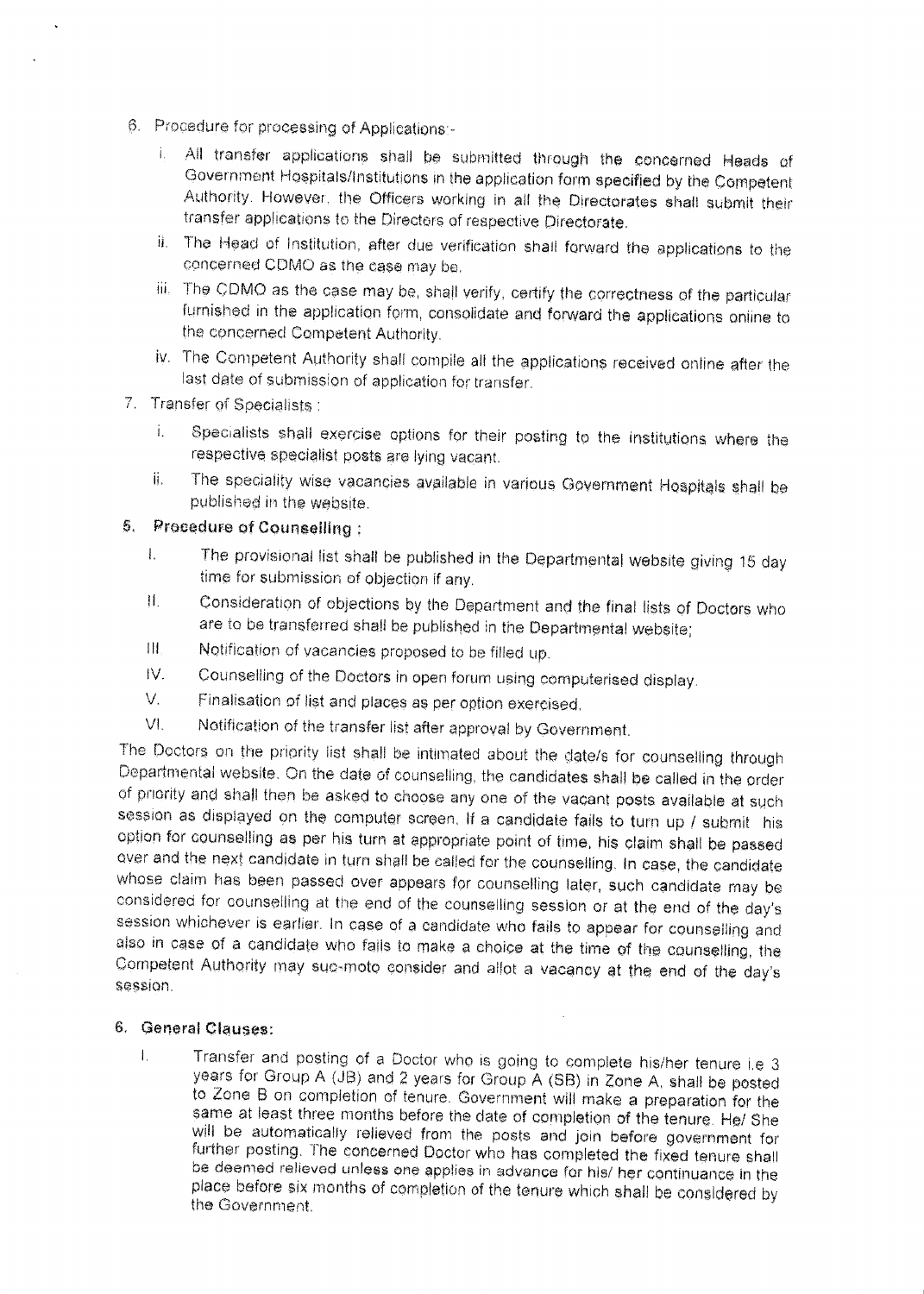- $\mathbf{II}$ . Any leave other than casual leave/ Maternity leave taken by a Doctor during their posting in Zone will not be taken into account for calculation of Zone A tenure,
- 排。 Posting of Specialists as per Rule, 8 (A) of Odisha Medical and Health Services Rules, 2013 will be relaxed case to case where the specialists posts are not available at CHC level.
- $IV.$  If all the vacant posts in Zone A are filled up, the person having spent maximum period of stay in Zone A areas will be shifted from Zone A.
- *V.* Certain cases that require special consideration due to medical ground (as prescribed in Annexure-I), disability above 70% or superannuating within two years may represent and will be considered apart from counselling.
	- a. Cases of medical ground shall be extended to spouse and minor child suffering from Cancer or Renal failure.
	- b. In all cases of diseases and disability including those of spouse and minor child, the certificate from Standing Medical Board is to be furnished by the applicant.
- VI. In case of couples, in recruitment/ transfer/ promotion the choice of posting shall be assigned at the time of counselling of the spouse whoever is in the lower rank,
- VII. All transfers shall normally be done only in the months of April to Mid-June of every year unless otherwise in administrative exigency/public interest,
- VIII. The service particulars with details of leave/ SR period/ PG period shall be furnished by all the doctors with self -certification through CDMOs/ Directors/ CMG , who will certify the correctness by 31st December of every year.
- IX. The software shall display list of doctors instead of posting orders and generate acknowledgement receipt to individual candidates with details on which they will sign before a designated officer during the counselling process.
- X. Doctors attending the counselling should bring a proof of their identity alongwith the permission letter from the concerned CDMO/ Director/ CMO.
- XI. The fixed duration in Zone A with expected date of relief will be reflected in the transfer order.
- XII. Transfer list will be published after approval by Government.
- XIII. Any deviation / relaxation of the above guidelines can be made only after specific order of Government for the same.

By order of the Governor

 $(A\mu+A\|u\|a)$ 

Principal Secretary to Government<br>2 Dated = 1.7 DAD 2 017  $17052016$ 

Memo No,  $10\geq 15$  H.

Copy forwarded to the Director, Printing, Stationary & Publication, Odisha Cuttack with a request to publish the above Notification in an extract ordinary issue of the Odisha Gazette and supply 50 (fifty) copies to this Department for official use.

 $\label{eq:2} \mathcal{L}=\frac{1}{2}\left(\frac{1}{2}-\frac{1}{2}\right)$ 

도원 (2)

 $\mathcal{E}_\star$ tica. Line Stor

 $\frac{1}{\sqrt{2}}\left[1-\frac{1}{2}\left(\frac{1}{2}\right)\frac{1}{2}\right]\left(\frac{1}{2}\right)\left(\frac{1}{2}\right)\left(\frac{1}{2}\right)\left(\frac{1}{2}\right)\left(\frac{1}{2}\right)\left(\frac{1}{2}\right)\left(\frac{1}{2}\right)\left(\frac{1}{2}\right)\left(\frac{1}{2}\right)\left(\frac{1}{2}\right)\left(\frac{1}{2}\right)\left(\frac{1}{2}\right)\left(\frac{1}{2}\right)\left(\frac{1}{2}\right)\left(\frac{1}{2}\right)\left(\frac{1}{2}\right)\left(\frac{1}{2}\right)\left(\frac{1}{2}\right)\left$ 

المستحدث والمستريم والمتواريخ

a long and in more is to sitte any

Deputy Secretary to Government<br>Dated  $17.05 \ge 016$ 

Memo No.  $\frac{10.219}{0.000 \times 10^{10}}$  /H., Copy forwarded to Principal A.G(A&E). Odisha, Bhubaneswar / Finance Department / All Directors under Health & Family Welfare Department / All Collectors / All CDMOs / CMO. RGH, Routkela / All Sections of Health & Family Welfare Department / MS-II (GF) 20 spare copies for information and necessary action

 $\sim$   $^{-1}$ 

Deputy Secretary to Government

 $\mathcal{F}(\mathcal{E}_1)$  and  $\mathcal{F}(\mathcal{E}_2)$  and  $\mathcal{F}(\mathcal{E}_1)$  are  $\mathcal{E}(\mathcal{E}_2)$  .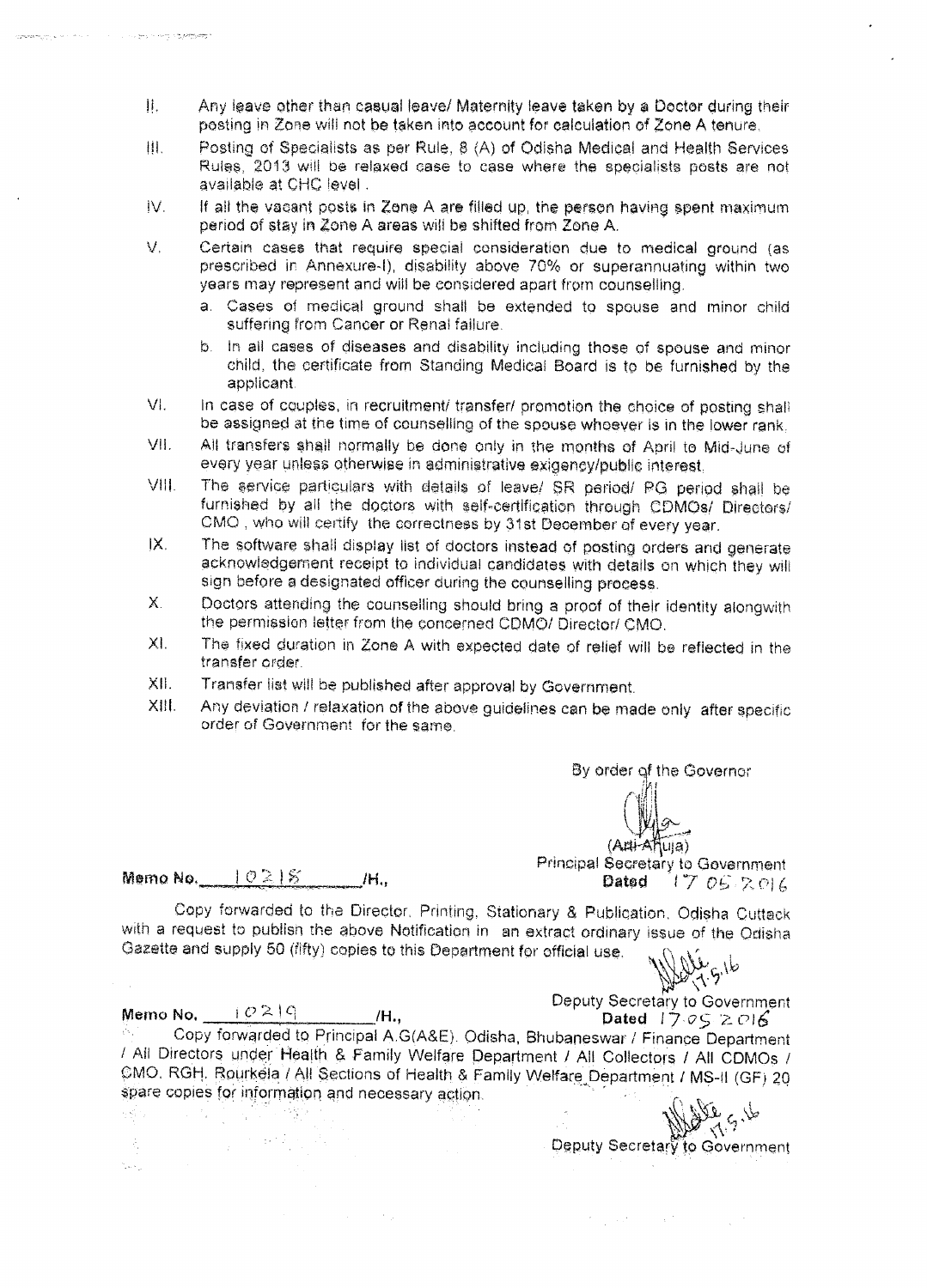Memo No.  $10220$  /H., Dated 17 05 - 2016

Copy forwarded to the PS to Chief Minister, Odisha / PS to Minister, Health & Family Welfare / PS to Chief Secretary, Odisha / PS to Principal Secretary to Government, Health & Family Welfare for kind information to Chief Minister, Odisha / Minister, Health & Family Welfare, Odisha/ Chief Secretary, Odisha / Principal Secretary to Government, Health & Family Welfare, Department respectively.

Walter 5.16

Deputy Secretary to Government

Memo No.

Dated  $705.2016$ 

Copy forwarded to the Head, State Portal Group, IT Centre, Secretariat/ IT Cell, Health & FW Department with request to post this Notification in the website http://www.odisha.gov.in/health\_portal/index.html for general information.

إلى عَلَلا

Deputy Secretary to Government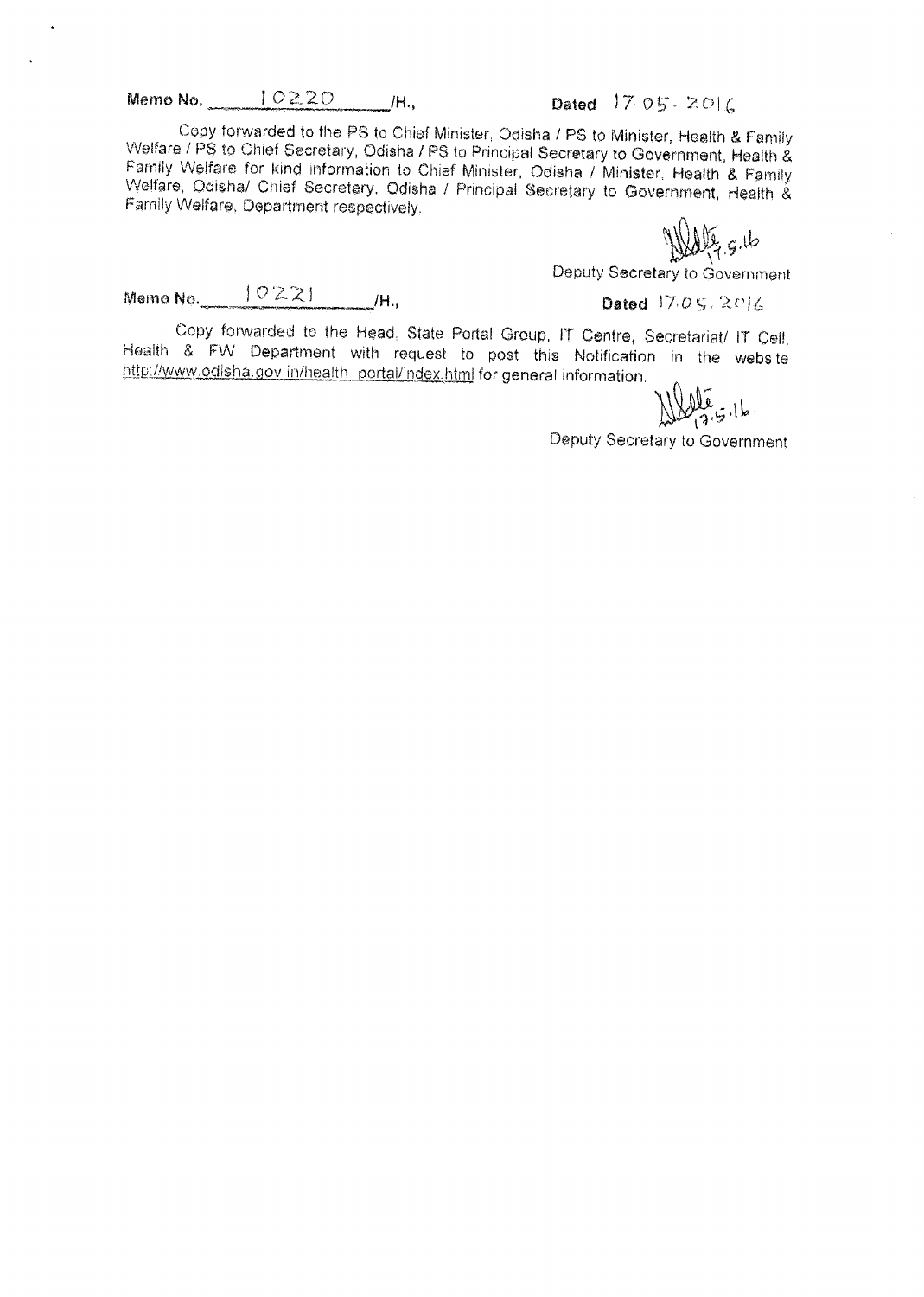#### TYPE OF DISEASE

1. CANCER.

**a**<br><del>General Alexandro II</del>

- 2. PARALYTIC STROKE.
- 3 RENAL FAILURE.
- 4. CORONARY ARTERY DISEASE AS EXPLAINED BELOW.
- 5 THALASSAEMIA.
- 6. PARKINSONS' DISEASE.
- 7. MOTOR-NEURON DISEASE.
- 8 ANY OTHER DISEASE WITH MORE THAN 50% MENTAL DISABILITY.

The brief description of illness which will be considered as medical grounds for the purpose of transfer, in terms of transfer guidelines is as under. Medical terms referred herein will bear meaning as given in the Butterworth's Medical Dictionary.

#### (i)Cancer

It is the presence of uncontrolled growth and spread of malignant cells. The definition of cancer includes leukaemia, lymphomas and Hodgkin's' disease.

#### Exclusions:

This excludes non-invasive carcinoma(s) in-Situ, localized non-invasive tumour(s) revealing early malignant changes and tumour(s) in presence. of HIV infection or AIDS; any ekin cancer excepting malignant melanoma(s)are also to be excluded.

#### (ii) Paralytic Stroke

(Cerebos-vaecular accidents) Death of a portion of the brain due to vascular Causes such as (a) Haemorrhage (cerebral), (b) Thrombosis (cerebral), (c) Embolism (cerebral) causing total permanent disability of two or more limbs persisting for 3 months after the illness.

### Exclusions:

i) Trensient/lschemic attacks.

ii) Stroke-like syndromes resulting from

a) Head Injury

b) Intraoranial space occupying lesions like abscess, traumatic haemerrhage and tumour.

c) Tuberculosis meningitis, pyogenic meningitis and meningococcal meningitis.

#### (iii) Renal failure

It is the final renal failure stage due to chronic irreversible failure of both the kidneys. It must be well documented. The doctor must produce evidence of undergoing regular haemodialysis and other relevant

laboratory investigations and doctor certification.

#### (iv)Coronary artery pisease

1. Cases involving surgery on the advice of a consultant cardiologist to correct narrowing or blockage of one or more coronary arteries or valve replacements/ reconstructions shall be considered NIDG cases up to three years from the date of actual open heart surgery and the eligible employees shall be entitled for the points during this period

2. Cases involving non-surgical techniques e g. Angioplasty through the arterial system. Such cases will be considered MDG Cases for a period of one year from the date of procedure and the eligible employees shall been titled for points during this period.

#### (v) THALASSAEMIA.

It is an inherited disorder and it is diagnosed on clinical and various laboratory parameters. Patient with Thalassaemia, who is anaemic end is dependant upon reguler blood transfusion for maintaining the haemoglobin level. In addition he is on chelating agent and other supportive care.